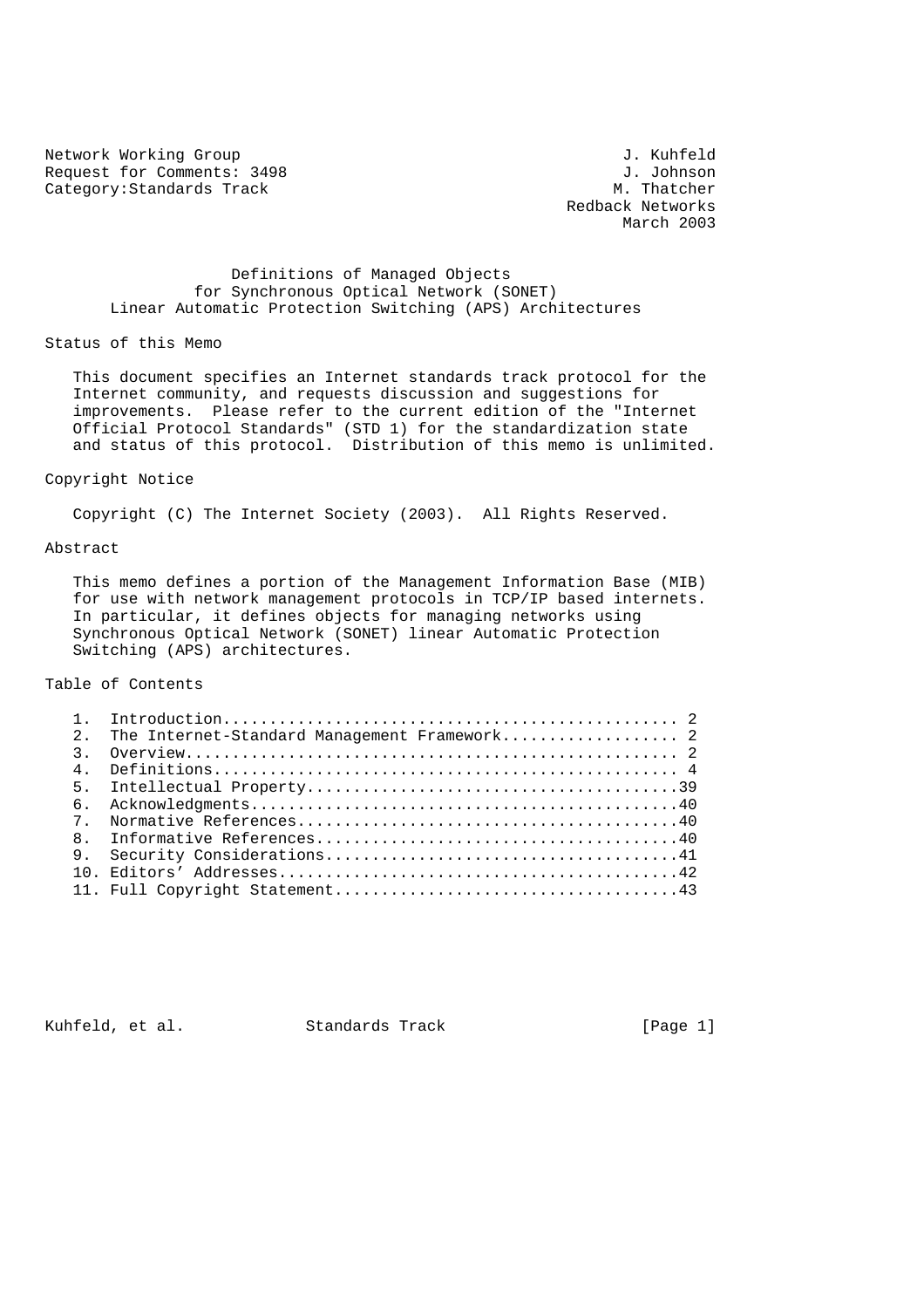## 1. Introduction

 This memo defines a portion of the Management Information Base (MIB) used for managing SONET linear Automatic Protection Switching (APS) architectures. Two linear APS architectures are supported, the 1+1 architecture and the 1:n architecture.

### 2. The Internet-Standard Management Framework

 For a detailed overview of the documents that describe the current Internet-Standard Management Framework, please refer to section 7 of RFC 3410 [RFC3410].

 Managed objects are accessed via a virtual information store, termed the Management Information Base or MIB. MIB objects are generally accessed through the Simple Network Management Protocol (SNMP). Objects in the MIB are defined using the mechanisms defined in the Structure of Management Information (SMI). This memo specifies a MIB module that is compliant to the SMIv2, which is described in STD 58, RFC 2578 [RFC2578], STD 58, RFC 2579 [RFC2579] and STD 58, RFC 2580 [RFC2580].

## 3. Overview

 These objects are used to control and manage SONET linear APS architectures. Ring APS groups are not currently supported by this MIB.

 The MIB includes three scalars, containing counts of APS groups and SONET LTEs, a notification enable object, and six tables.

 The apsMapTable contains entries for each SONET LTE interface available on the system. The table serves two purposes. It can be used to locate SONET LTE interfaces that are not currently included in APS groups. It also provides a mapping from InterfaceIndex to group name and channel number for those SONET LTE interfaces that are included in APS groups. Entries in apsMapTable cannot be added or deleted through operations defined in this MIB. However, an apsMapEntry may be added or deleted through other system mechanisms, such as hot swap. Also, existing entries cannot be directly modified and instead, such modifications occur as a result of side-effects of operations on the apsChanConfigTable.

 The apsChanConfigTable supports addition, modification and deletion of entries representing linear APS channels. Entries are indexed by a text group name and integer channel number. Each entry contains an InterfaceIndex value identifying the SONET LTE used for the channel and the priority of the channel. A side effect of row creation or

Kuhfeld, et al. Standards Track [Page 2]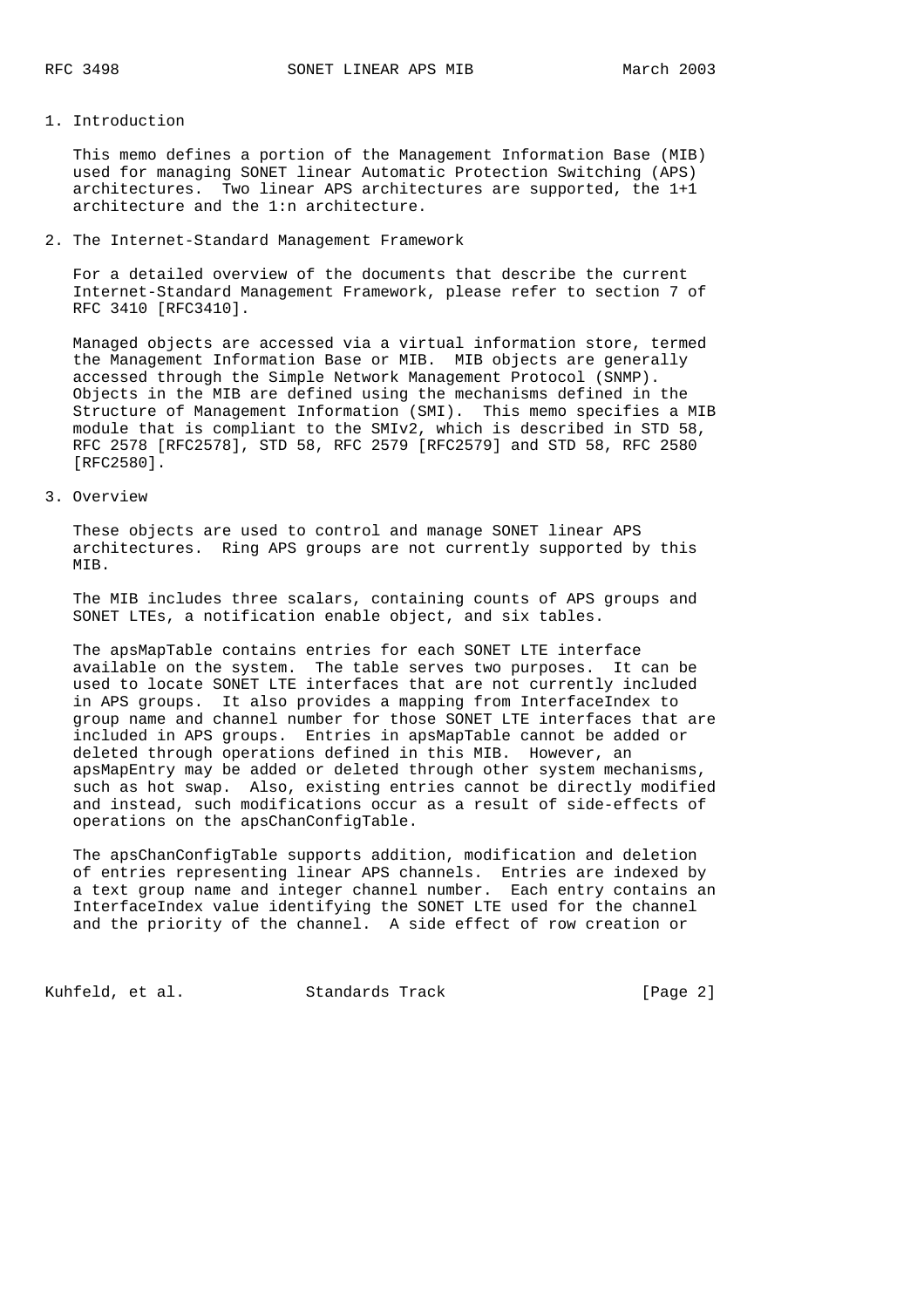deletion is the setting of map entry fields. Creation of two or more entries in this table with a common group name index and consecutive channel numbers is the first step in the creation and configuration of an APS group. It is not necessary to create channel numbers in order; however, before an APS group is made active, the set of channels must begin with channel number 0 (for architectures other than onePlusOneOptimized) or channel number 1 (for the onePlusOneOptimized architecture) and must have consecutive channel numbers not exceeding 14. Note that the term null channel, which is used throughout this document, refers to the protection line.

 The apsConfigTable supports addition, modification, and deletion of entries representing linear APS groups. Entries are indexed by a text group name. Each entry contains parameters that specify the configuration of a particular linear APS group. Entries are created in this table after a set of channels are created in the apsChanConfigTable. To successfully set an instance of apsConfigRowStatus to active the apsConfigEntry must contain valid values and all associated apsChanConfigEntry rows must be valid and produce a consecutive set of channels beginning with channel number 0 or 1, depending on the selected architecture.

 The apsCommandTable provides linear APS commands that support protection switching and the ability to modify APS operation. Entries in this table are created as a side effect of setting the associated apsConfigRowStatus object to active. Entries in this table are deleted if the associated apsConfigRowStatus object is set to any value except active.

The apsChanStatusTable provides individual channel statistics.

The apsStatusTable provides group level statistics.

 An APS group is created and configured with the following sequence of events:

#### CHANNEL CONFIGURATION

 Create an entry in the apsChanConfigTable. Set the apsChanConfigGroupName in an apsChanConfigEntry to a user-friendly text string which will serve as the APS group name. The string must not be equal to the apsConfigName of an existing apsConfigEntry with apsConfigRowStatus set to active, since a channel cannot be added to an active group. The string may be set equal to the apsConfigName of a row which is currently not set to active, or it may be set to a string which does not currently exist in any instance of apsConfigName. A channel number is entered in apsChanConfigNumber. A channel priority is entered in apsChanConfigPriority, if the

Kuhfeld, et al. Standards Track [Page 3]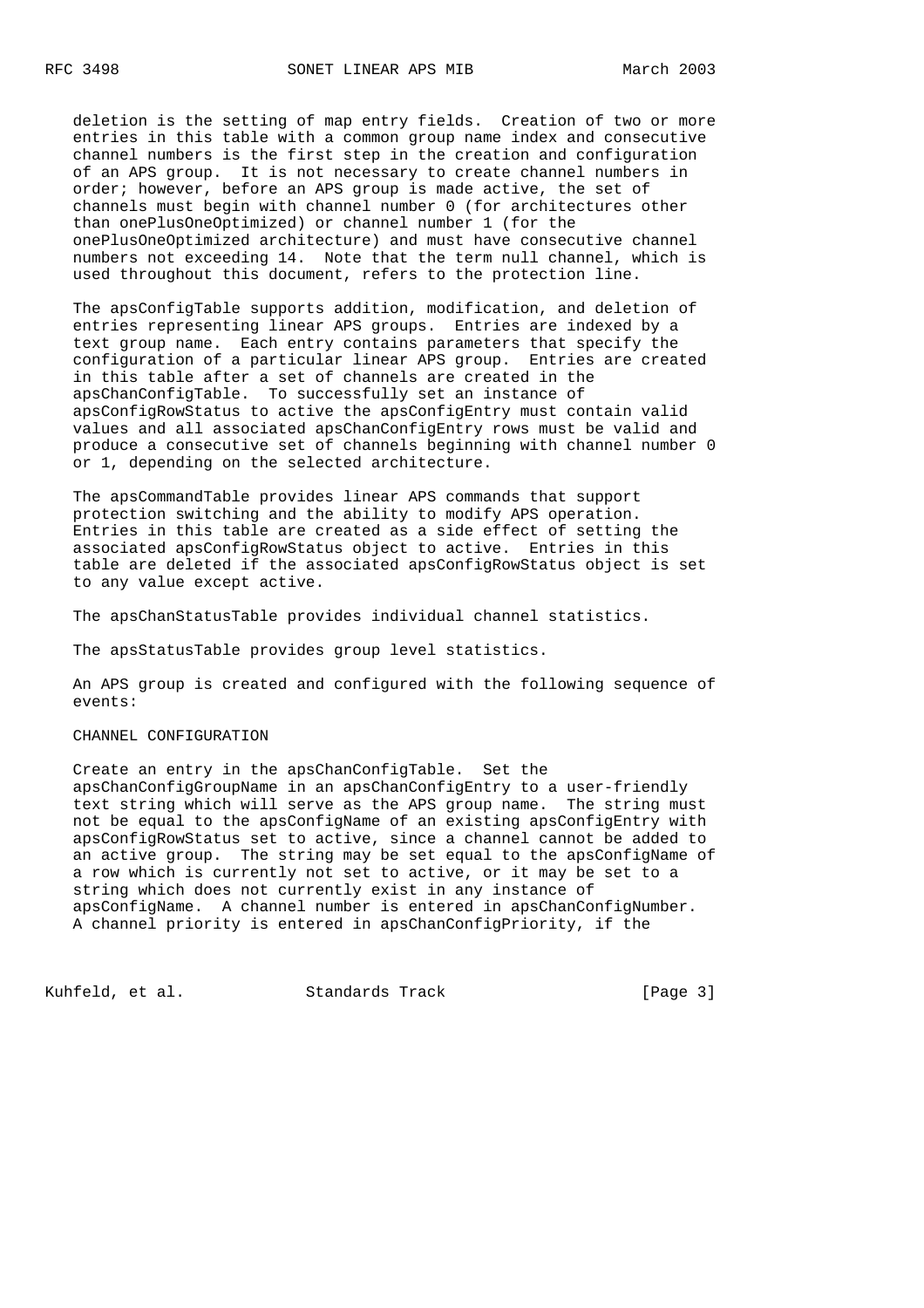intended architecture is 1:n. apsChanConfigPriority is ignored if the architecture is 1+1. The InterfaceIndex value of a SONET LTE interface is entered in apsChanConfigIfIndex.

 This step is repeated for all apsChanConfigEntry instances which are to be included in the APS group.

## ACTIVATING THE GROUP

 If the apsChanConfigGroupName does not exist in an instance of apsConfigName, an apsConfigEntry is created with the apsChanConfigGroupName value used as the index for the row. The apsConfigRowStatus value may be set to createAndGo. The apsGroupConfigEntry and apsChanConfigEntry instances with matching name fields will be checked for consistency. If any errors in the channel numbers, architecture or configuration are uncovered the apsConfigRowStatus set will return inconsistentValue, otherwise noError is returned.

 If the apsChanConfigGroupName value used in channel configuration exists in a previously created, inactive apsConfigEntry instance, the apsConfigRowStatus value may be set to active.

 An agent is not required to process SNMP Set Requests that affect multiple control objects within this MIB. This is intended to simplify the processing of Set Requests for the various control tables by eliminating the possibility that a single Set PDU will contain multiple varbinds which are in conflict, such as a PDU which both activates a given apsConfigEntry while at the same time it deactivates an associated apsChanConfigEntry.

4. Definitions

APS-MIB DEFINITIONS ::= BEGIN

**TMPORTS** 

 MODULE-IDENTITY, NOTIFICATION-TYPE, OBJECT-TYPE, Gauge32, Counter32, Integer32, transmission FROM SNMPv2-SMI

 TEXTUAL-CONVENTION, RowStatus, TimeStamp, StorageType FROM SNMPv2-TC

 SnmpAdminString FROM SNMP-FRAMEWORK-MIB

Kuhfeld, et al. Standards Track [Page 4]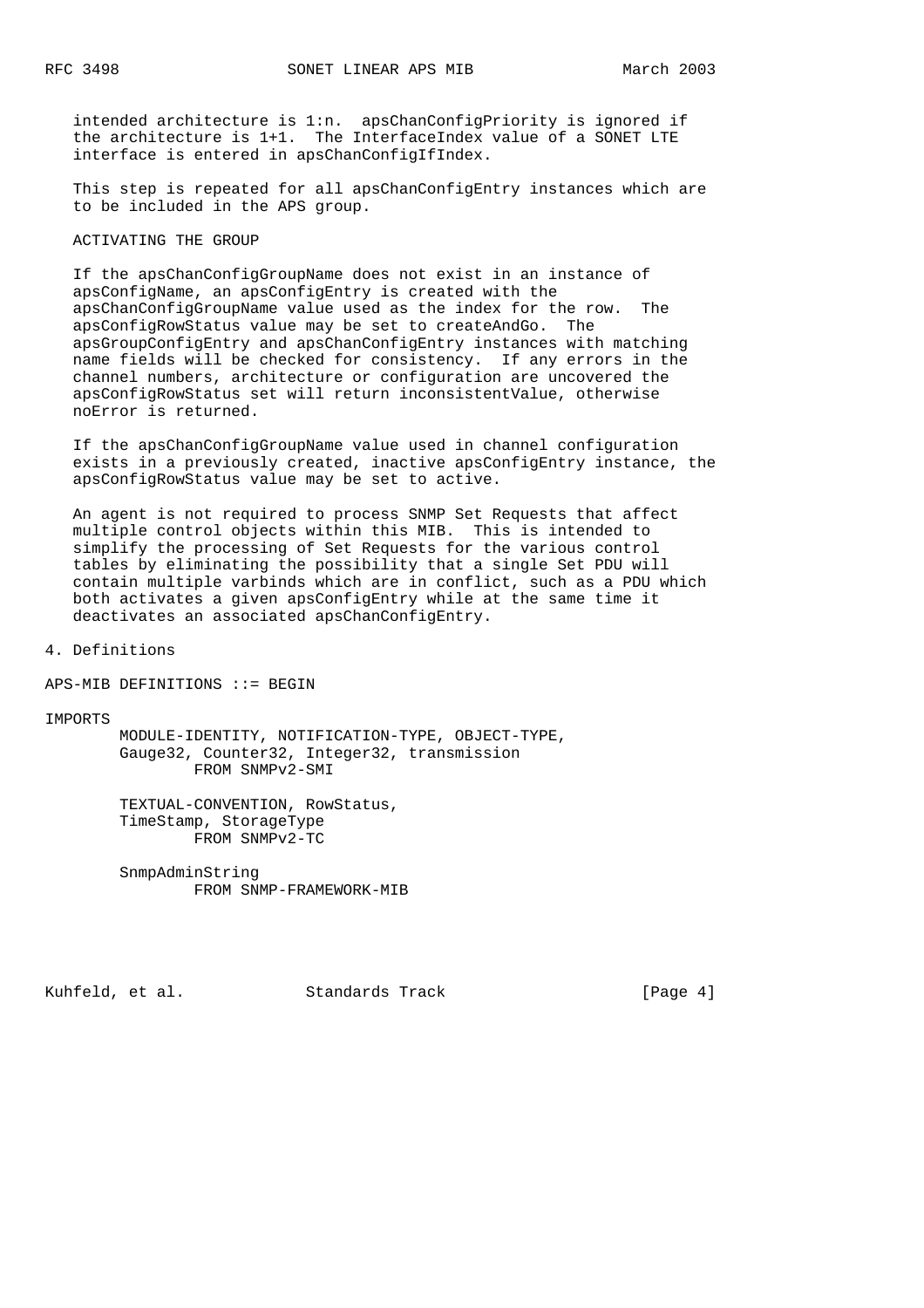ifIndex, InterfaceIndex FROM IF-MIB MODULE-COMPLIANCE, OBJECT-GROUP, NOTIFICATION-GROUP FROM SNMPv2-CONF; apsMIB MODULE-IDENTITY "200302280000Z" -- February 28, 2003 ORGANIZATION "IETF AToMMIB Working Group" CONTACT-INFO " Jim Kuhfeld Postal: RedBack Networks. Inc. 300 Holger Way San Jose, CA 95134-1362 Tel: +1 408 750 5465 Email: jkuhfeld@redback.com Jeff Johnson Postal: RedBack Networks. Inc. 300 Holger Way San Jose, CA 95134-1362 Tel: +1 408 750 5460 Email: jeff@redback.com Michael Thatcher Postal: RedBack Networks. Inc. 300 Holger Way San Jose, CA 95134-1362 Tel: +1 408 750 5449 Email: thatcher@redback.com" DESCRIPTION "This management information module supports the configuration and management of SONET linear APS groups. The definitions and descriptions used in this MIB have been derived from Synchronous Optical Network (SONET) Transport Systems: Common Generic Criteria, GR-253-CORE Issue 3, September 2000, section 5.3. The MIB is also consistent with the Multiplex Section Protection (MSP) protocol as specified in ITU-T Recommendation G.783, Characteristics of synchronous digital hierarchy (SDH) equipment function blocks, Annex A and B.

 Copyright (C) The Internet Society (2003). This version of this MIB module is part of RFC 3498; see the RFC itself for full legal notices. "

Kuhfeld, et al. Standards Track [Page 5]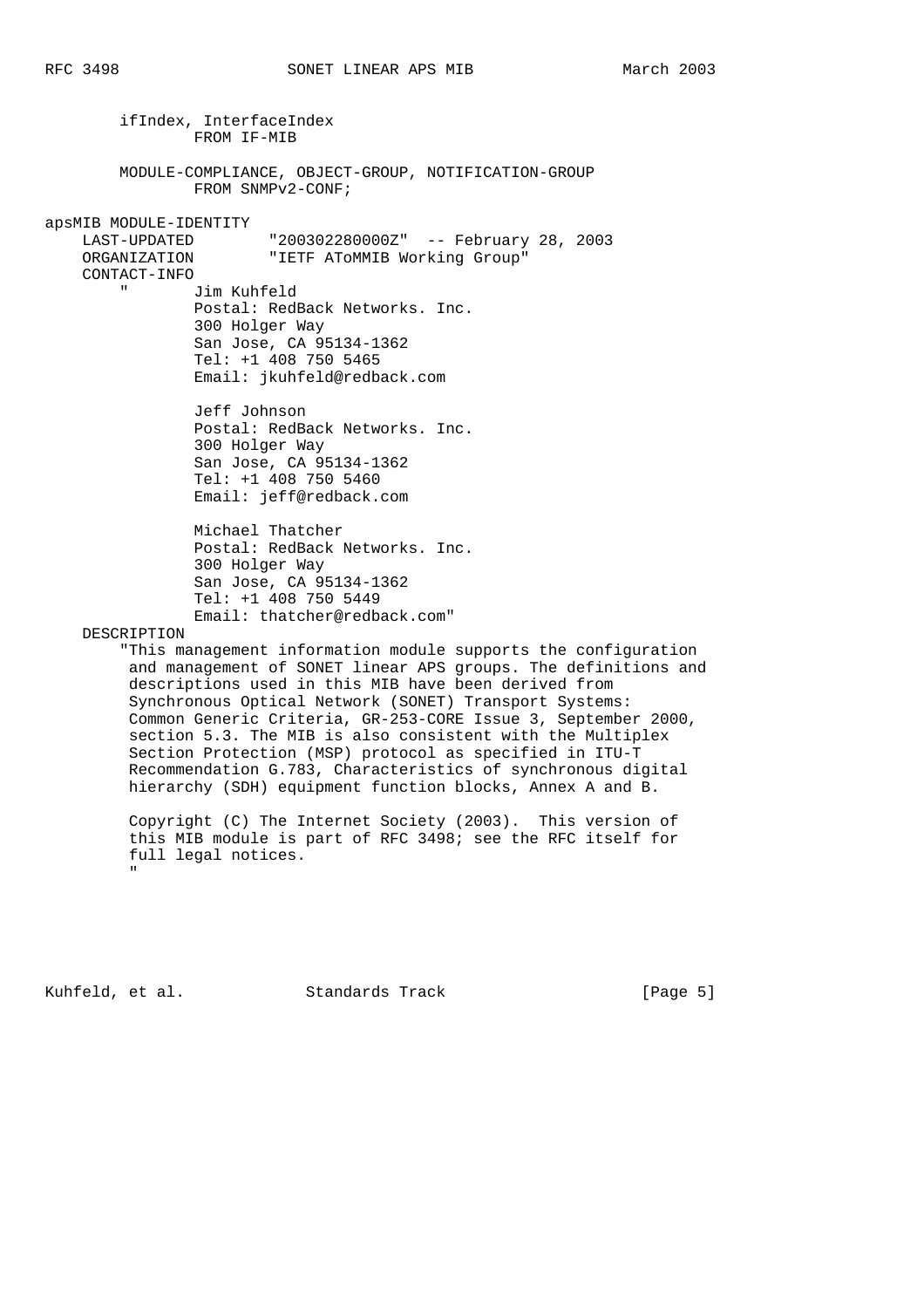REVISION "200302280000Z" -- February 28, 2003 DESCRIPTION "Initial version of this MIB, published as RFC 3498."  $::=$  { transmission 49 } apsMIBObjects OBJECT IDENTIFIER ::= { apsMIB 1 } apsMIBNotifications OBJECT IDENTIFIER  $::=$  { apsMIB 2 } apsMIBConformance OBJECT IDENTIFIER  $::=$  { apsMIB 3 } ApsK1K2 ::= TEXTUAL-CONVENTION STATUS current DESCRIPTION "This Textual Convention describes an object that stores a SONET K1 and K2 byte APS protocol field. K1 is located in the first octet, K2 is located in the second octet. Bits are numbered from left to right. Bits 1-4 of the K1 byte indicate a request. 1111 Lockout of Protection 1110 Forced Switch 1101 SF - High Priority 1100 SF - Low Priority 1011 SD - High Priority 1010 SD - Low Priority 1001 not used 1000 Manual Switch 0111 not used 0110 Wait-to-Restore 0101 not used 0100 Exercise 0011 not used 0010 Reverse Request 0001 Do Not Revert 0000 No Request Bits 5-8 of the K1 byte indicate the channel associated with the request defined in bits 1-4. 0000 is the Null channel.

Kuhfeld, et al. Standards Track [Page 6]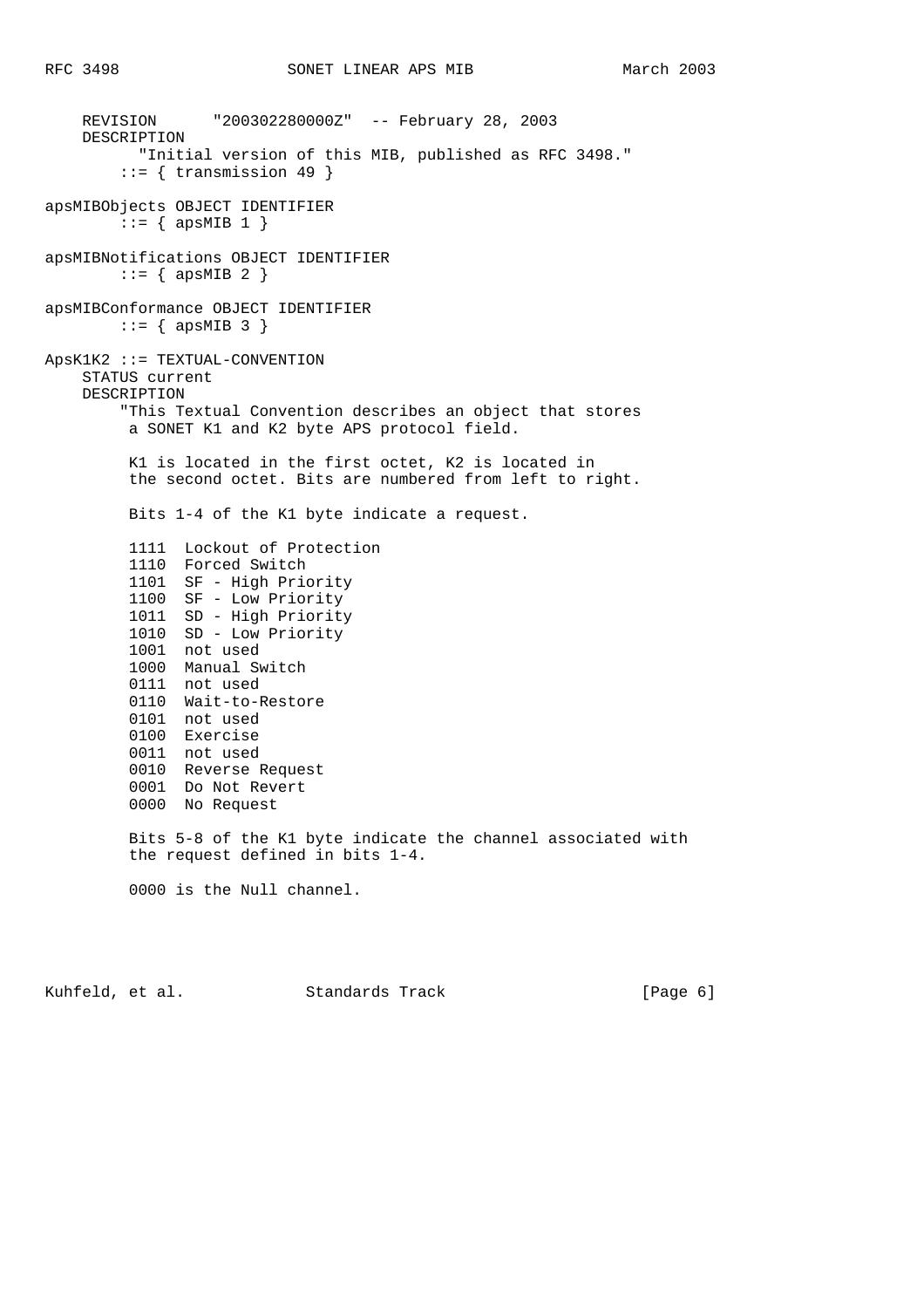1-14 are working channels. 15 is the extra traffic channel Bits 1-4 of the K2 byte indicate a channel. The channel is defined with the same syntax as K1 Bits 5-8. Bit 5 of the K2 byte indicates the architecture. 0 if the architecture is 1+1 1 if the architecture is 1:n Bits 6-8 of the K2 byte indicates the mode. 000 - 011 are reserved for future use 100 indicates the mode is unidirectional 101 indicates the mode is bidirectional 110 RDI-L 111 AIS-L " REFERENCE "Bellcore (Telcordia Technologies) GR-253-CORE, Issue 3, September 2000, 5.3.5." SYNTAX OCTET STRING (SIZE (2)) ApsSwitchCommand ::= TEXTUAL-CONVENTION STATUS current DESCRIPTION "An APS switch command allows a user to perform protection switch actions. If the APS switch command cannot be executed because an equal or higher priority request is in effect, an inconsistentValue error is returned. The Switch command values are: noCmd This value should be returned by a read request when no switch command has been written to the object in question since initialization. This value may not be used in a write operation. If noCmd is used in a write operation a wrongValue error is returned.

Kuhfeld, et al. Standards Track [Page 7]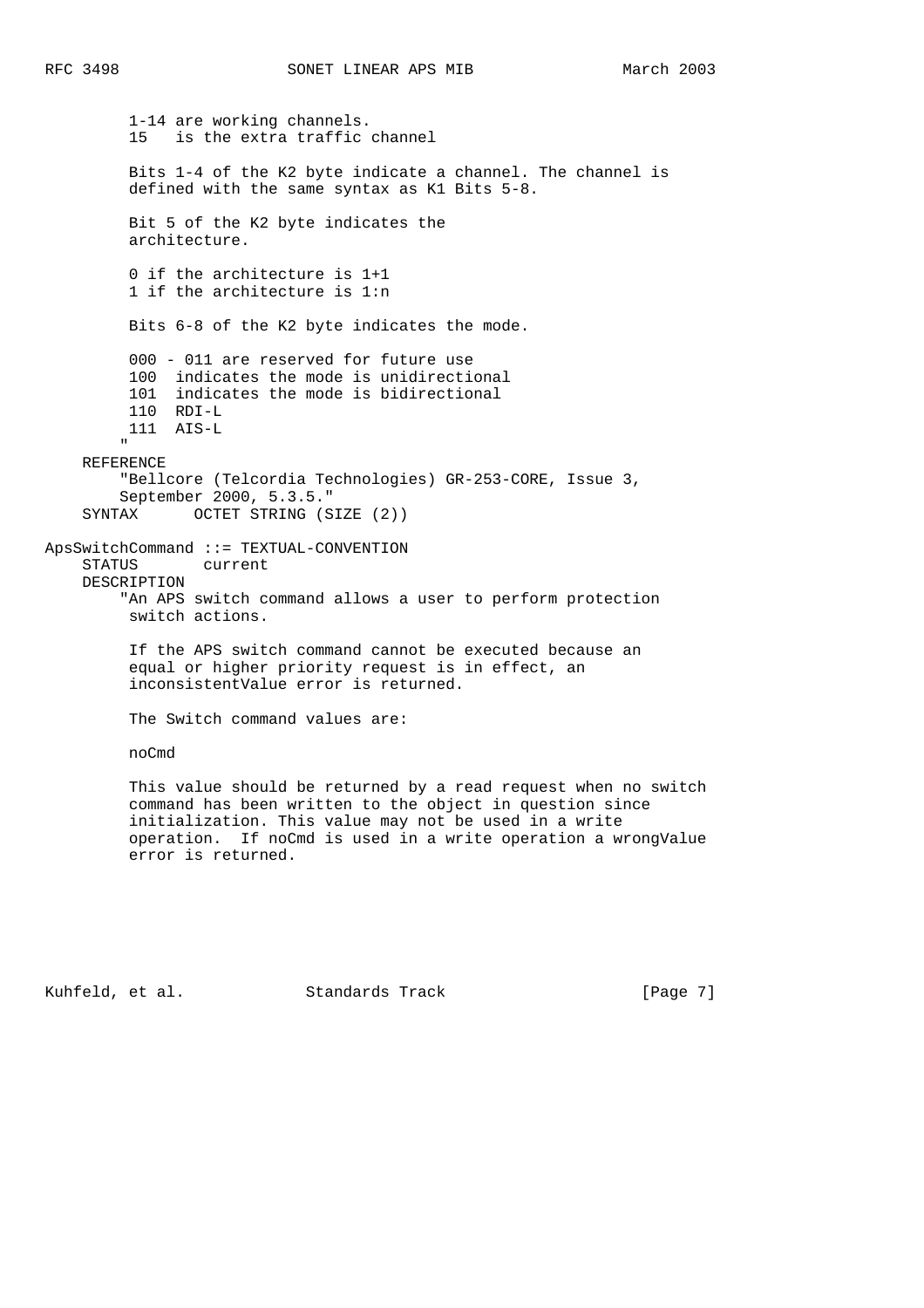#### clear

 Clears all of the switch commands listed below for the specified channel.

lockoutOfProtection

 Prevents any of the working channels from switching to the protection line. The specified channel should be the protection channel, otherwise an inconsistentValue error is returned.

#### forcedSwitchWorkToProtect

 Switches the specified working channel to the protection line. If the protection channel is specified an inconsistentValue error is returned.

forcedSwitchProtectToWork

 Switches the working channel back from the protection line to the working line. The specified channel should be the protection channel, otherwise an inconsistentValue error is returned.

#### manualSwitchWorkToProtect

 Switches the specified working channel to the protection line. If the protection channel is specified an inconsistentValue error is returned.

manualSwitchProtectToWork

 Switches the working channel back from the protection line to the working line. The specified channel should be the protection channel, otherwise an inconsistentValue error is returned.

### exercise

 Exercises the protocol for a protection switch of the specified channel by issuing an Exercise request for that channel and checking the response on the APS channel. "

SYNTAX INTEGER {

 noCmd(1), clear(2), lockoutOfProtection(3), forcedSwitchWorkToProtect(4), forcedSwitchProtectToWork(5),

Kuhfeld, et al. Standards Track [Page 8]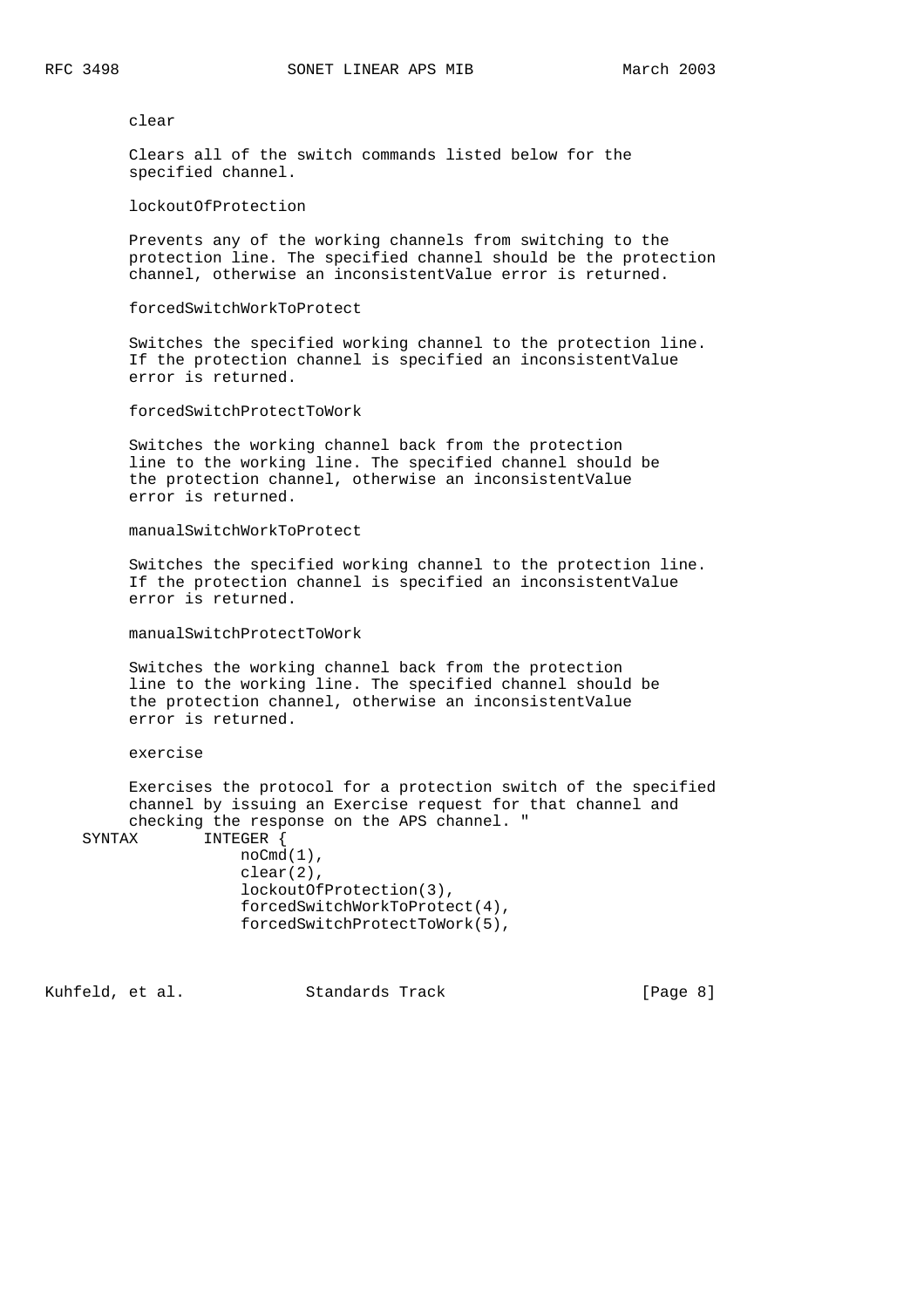manualSwitchWorkToProtect(6), manualSwitchProtectToWork(7), exercise(8)<br>} } ApsControlCommand ::= TEXTUAL-CONVENTION STATUS current DESCRIPTION "An APS control command applies only to LTE that support the 1:n architecture and performs the following actions. The Control command values are: noCmd This value should be returned by a read request when no control command has been written to the object in question since initialization. This value may not be used in a write operation. If noCmd is used in a write operation a wrongValue error is returned. lockoutWorkingChannel Prevents the specified working channel from switching to the protection line. If the protection line is specified an inconsistentValue error is returned. clearLockoutWorkingChannel Clears the lockout a working channel command for the channel specified. If the protection line is specified an inconsistentValue error is returned." SYNTAX INTEGER { noCmd(1), lockoutWorkingChannel(2), clearLockoutWorkingChannel(3) } -- -- APS Configuration Table -- -- This table supports the addition, configuration and deletion of APS -- groups. - apsConfig OBJECT IDENTIFIER  $::=$  { apsMIBObjects 1 }

Kuhfeld, et al. Standards Track [Page 9]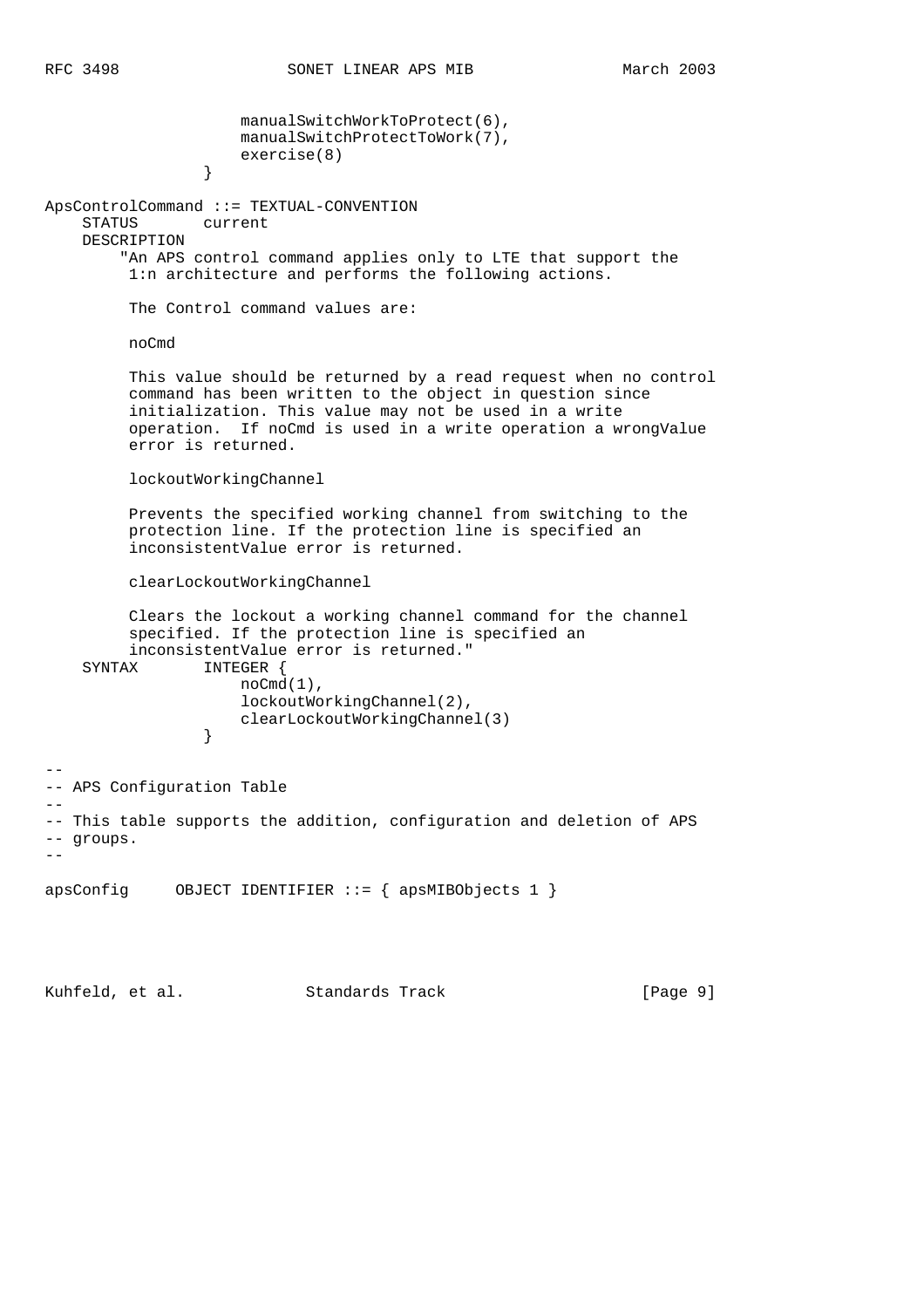apsConfigGroups OBJECT-TYPE SYNTAX Gauge32 MAX-ACCESS read-only STATUS current DESCRIPTION "The count of APS groups. This count includes all rows in apsConfigTable, regardless of the value of apsConfigRowStatus."  $::=$  { apsConfig 1 } apsConfigTable OBJECT-TYPE SYNTAX SEQUENCE OF ApsConfigEntry MAX-ACCESS not-accessible STATUS current DESCRIPTION "This table lists the APS groups that have been configured on the system."  $::=$  { apsConfig 2 } apsConfigEntry OBJECT-TYPE SYNTAX ApsConfigEntry MAX-ACCESS not-accessible STATUS current DESCRIPTION "A conceptual row in the apsConfigTable." INDEX { IMPLIED apsConfigName }  $::=$  { apsConfigTable 1 } ApsConfigEntry ::= SEQUENCE { apsConfigName SnmpAdminString, apsConfigRowStatus RowStatus, apsConfigMode TNTEGER, apsConfigRevert INTEGER, apsConfigDirection INTEGER, apsConfigExtraTraffic INTEGER, apsConfigSdBerThreshold Integer32, apsConfigSfBerThreshold Integer32, apsConfigWaitToRestore Integer32, apsConfigCreationTime TimeStamp, apsConfigStorageType StorageType } apsConfigName OBJECT-TYPE SYNTAX SnmpAdminString (SIZE (1..32)) MAX-ACCESS not-accessible STATUS current DESCRIPTION "A textual name for the APS group." ::= { apsConfigEntry 1 }

Kuhfeld, et al. Standards Track [Page 10]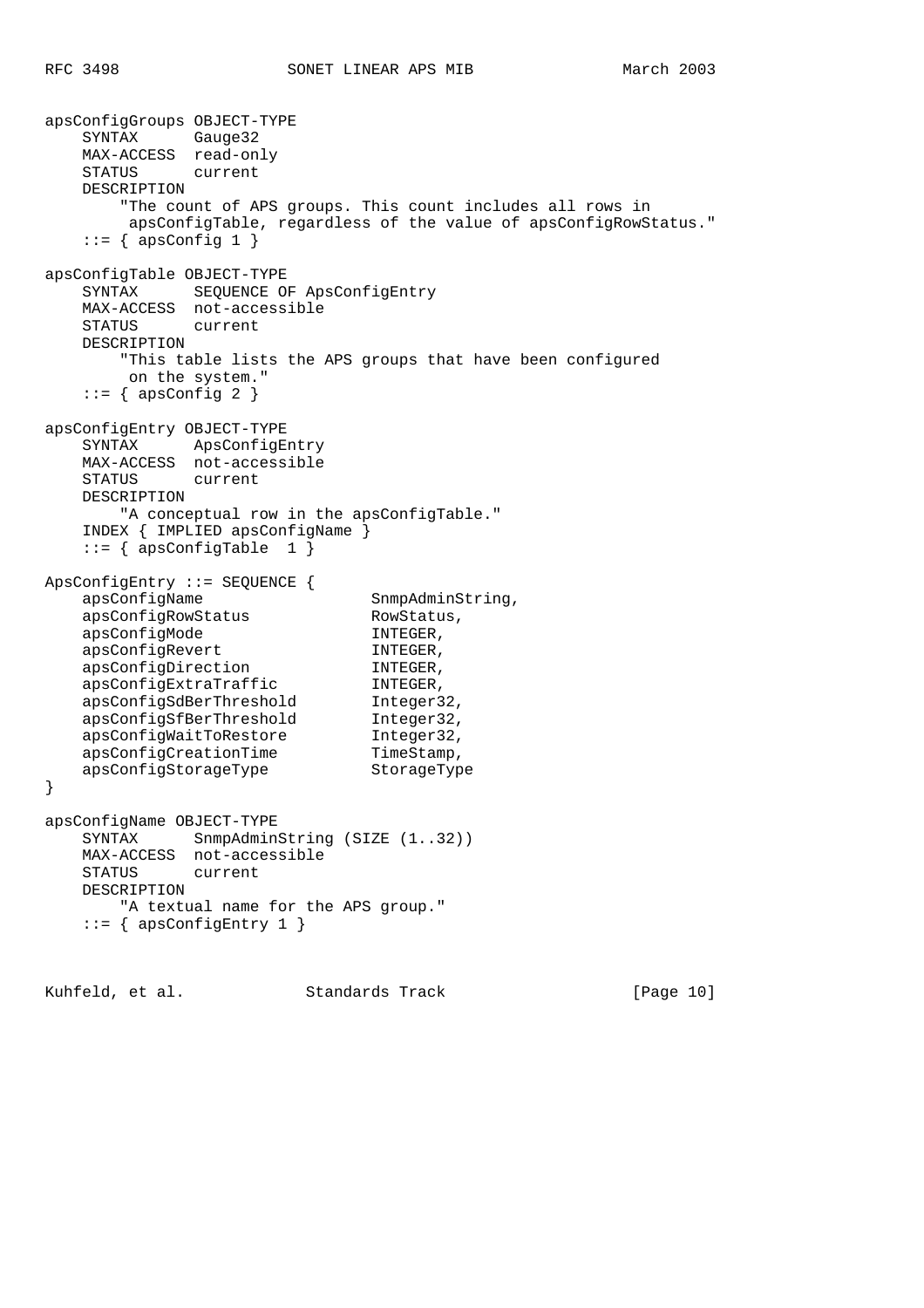apsConfigRowStatus OBJECT-TYPE SYNTAX RowStatus MAX-ACCESS read-create STATUS current DESCRIPTION "The status of this APS group entry. An entry may not exist in the active state unless all objects in the entry have an appropriate value. Also, all associated apsChanConfigEntry rows must represent a set of consecutive channel numbers beginning with 0 or 1, depending on the selected architecture. When set to notInService changes may be made to apsConfigMode, apsConfigRevert, apsConfigDirection, apsConfigExtraTraffic, apsConfigSdBerThreshold, apsConfigSfBerThreshold, and apsConfigWaitToRestore. Also, associated apsChanConfigTable objects may be added, deleted and modified."  $::=$  { apsConfigEntry 2 } apsConfigMode OBJECT-TYPE SYNTAX INTEGER { onePlusOne(1), oneToN(2), onePlusOneCompatible(3), onePlusOneOptimized(4) } MAX-ACCESS read-create STATUS current DESCRIPTION "The architecture of the APS group. onePlusOne The 1+1 architecture permanently bridges the working line to the protection line. oneToN The 1:n architecture allows one protection channel to protect up to n working channels. When a fault is detected on one of the n working channels that channel is bridged over the protection channel. onePlusOneCompatible

Kuhfeld, et al. Standards Track [Page 11]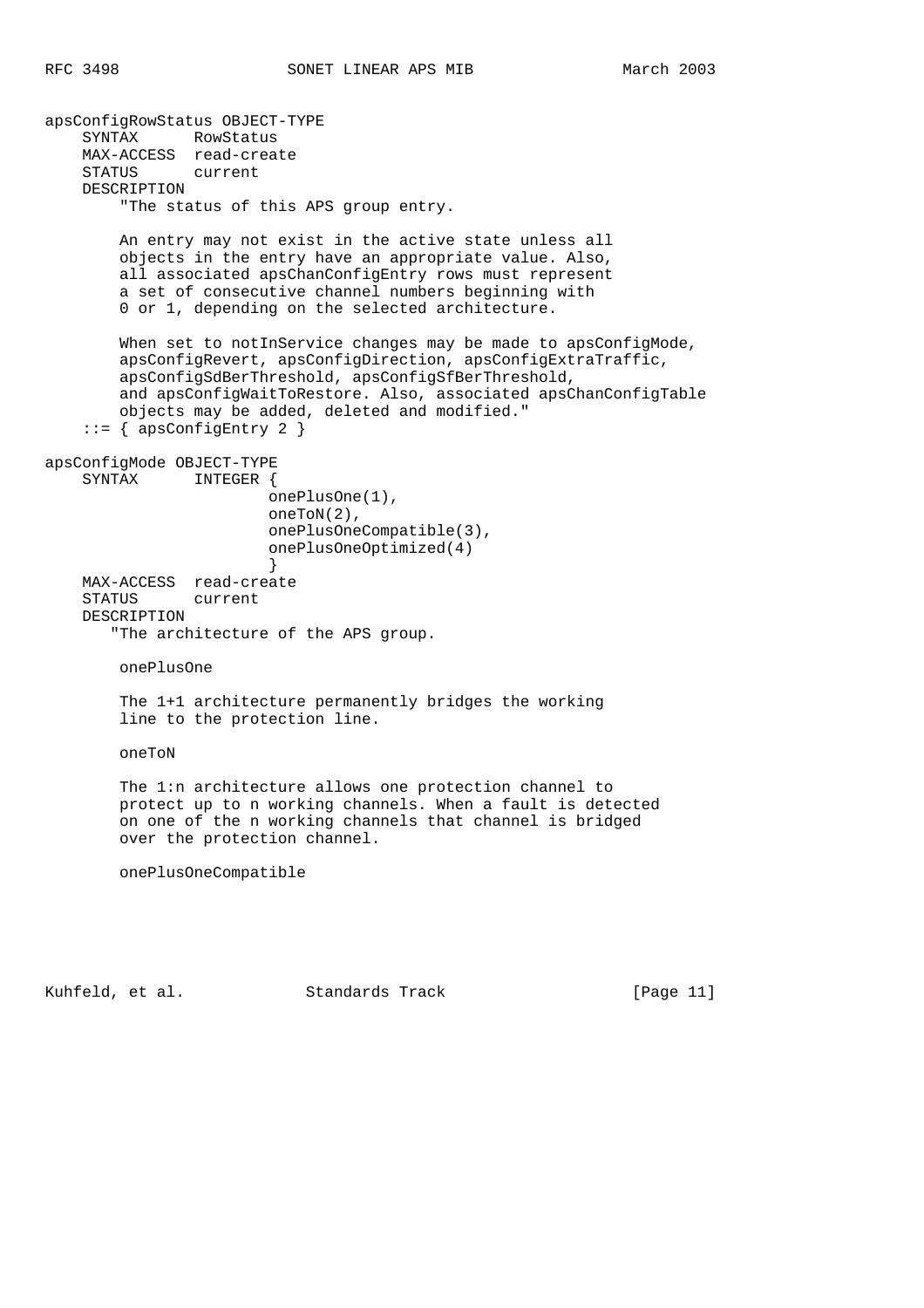This refers to  $1 + 1$  bidirectional switching compatible with 1:n bidirectional switching as specified in ITU-T Recommendation G.783 (04/97) section A.3.4.1. Since this mode necessitates bidirectional switching, apsConfigDirection must be set to bidirectional whenever onePlusOneCompatible is set. onePlusOneOptimized This refers to  $1 + 1$  bidirectional switching optimized for a network using predominantly  $1 + 1$  bidirectional switching as specified in ITU-T Recommendation G.783 (04/97) section B.1. Since this mode necessitates bidirectional switching, apsConfigDirection must be set to bidirectional whenever onePlusOneOptimized is set. This object may not be modified if the associated apsConfigRowStatus object is equal to active(1)." DEFVAL {onePlusOne}  $::=$  { apsConfigEntry 3 } apsConfigRevert OBJECT-TYPE SYNTAX INTEGER { nonrevertive(1), revertive(2) } MAX-ACCESS read-create STATUS current DESCRIPTION "The revertive mode of the APS group. nonrevertive Traffic remains on the protection line until another switch request is received. revertive When the condition that caused a switch to the protection line has been cleared the signal is switched back to the working line. Since switching is revertive with the 1:n architecture, apsConfigRevert must be set to revertive if apsConfigMode is set to oneToN. Switching may optionally be revertive with the 1+1 architecture. This object may not be modified if the associated apsConfigRowStatus object is equal to active(1). " DEFVAL { nonrevertive } ::= { apsConfigEntry 4 }

Kuhfeld, et al. Standards Track [Page 12]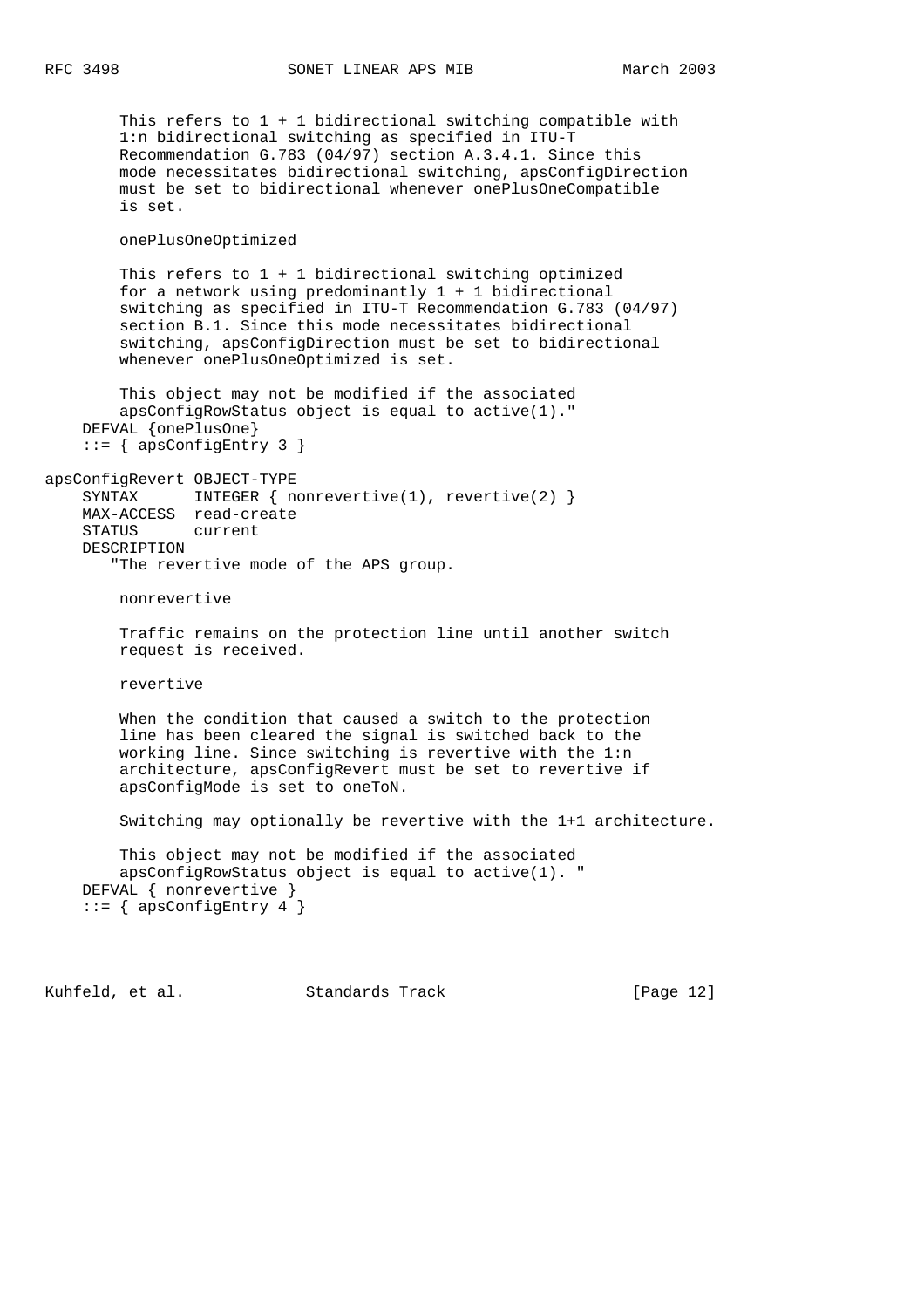apsConfigDirection OBJECT-TYPE SYNTAX INTEGER { unidirectional(1), bidirectional(2) } MAX-ACCESS read-create STATUS current DESCRIPTION "The directional mode of the APS group. unidirectional The unidirectional mode provides protection in one direction. bidirectional The bidirectional mode provides protection in both directions. This object may not be modified if the associated apsConfigRowStatus object is equal to active(1). " DEFVAL {unidirectional}  $::=$  { apsConfigEntry 5 } apsConfigExtraTraffic OBJECT-TYPE SYNTAX INTEGER { enabled(1), disabled(2) } MAX-ACCESS read-create STATUS current DESCRIPTION "This object enables or disables the transfer of extra traffic on the protection channel in a 1:n architecture. This object must be set to disabled if the architecture is 1+1. It may be necessary to disable this in order to interwork with other SONET network elements that don't support extra traffic. This object may not be modified if the associated apsConfigRowStatus object is equal to active(1). " DEFVAL { disabled } ::= { apsConfigEntry 6 } apsConfigSdBerThreshold OBJECT-TYPE SYNTAX Integer32 (5..9) MAX-ACCESS read-create STATUS current DESCRIPTION "The Signal Degrade Bit Error Rate. The negated value of this number is used as the exponent of 10 for computing the threshold value for the Bit Error Rate (BER). For example, a value of 5 indicates a BER threshold of  $10^{\lambda - 5}$ . Kuhfeld, et al. Standards Track [Page 13]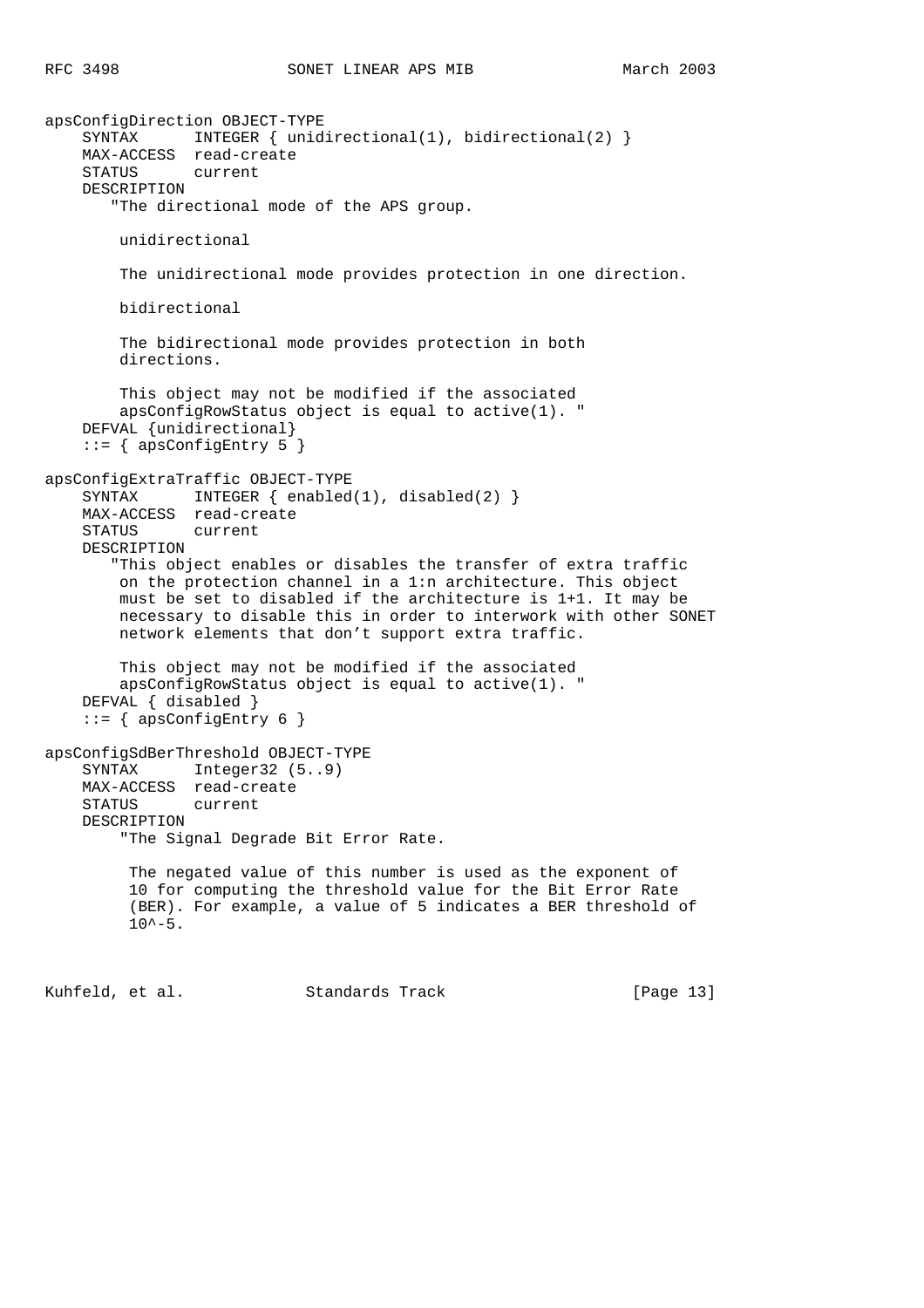```
 This object may be modified if the associated
         apsConfigRowStatus object is equal to active(1)."
    DEFVAL { 5 }
   ::= { apsConfigEntry 7 }
apsConfigSfBerThreshold OBJECT-TYPE
    SYNTAX Integer32 (3..5)
    MAX-ACCESS read-create
    STATUS current
    DESCRIPTION
         "The Signal Failure Bit Error Rate.
         The negated value of this number is used as the exponent of
         10 for computing the threshold value for the Bit Error Rate
          (BER). For example, a value of 5 indicates a BER threshold of
        10^{\lambda - 5}.
         This object may be modified if the associated
         apsConfigRowStatus object is equal to active(1)."
    DEFVAL { 3 }
    ::= { apsConfigEntry 8 }
apsConfigWaitToRestore OBJECT-TYPE
 SYNTAX Integer32 (0..720)
 UNITS "seconds"
    MAX-ACCESS read-create
    STATUS current
    DESCRIPTION
         "The Wait To Restore period in seconds.
         After clearing of a condition that necessitated an
         automatic switch, the wait to restore period must elapse
         before reverting. This is intended to avoid rapid switch
         oscillations.
```
 GR-253-CORE specifies a Wait To Restore range of 5 to 12 minutes. G.783 defines a 5 to 12 minute Wait To Restore range in section 5.4.1.1.3, but also allows for a shorter WTR period in Table 2-1, WaitToRestore value (MI\_WTRtime: 0..(5)..12 minutes).

 This object may not be modified if the associated apsConfigRowStatus object is equal to active(1)." DEFVAL { 300 } ::= { apsConfigEntry 9 }

Kuhfeld, et al. Standards Track [Page 14]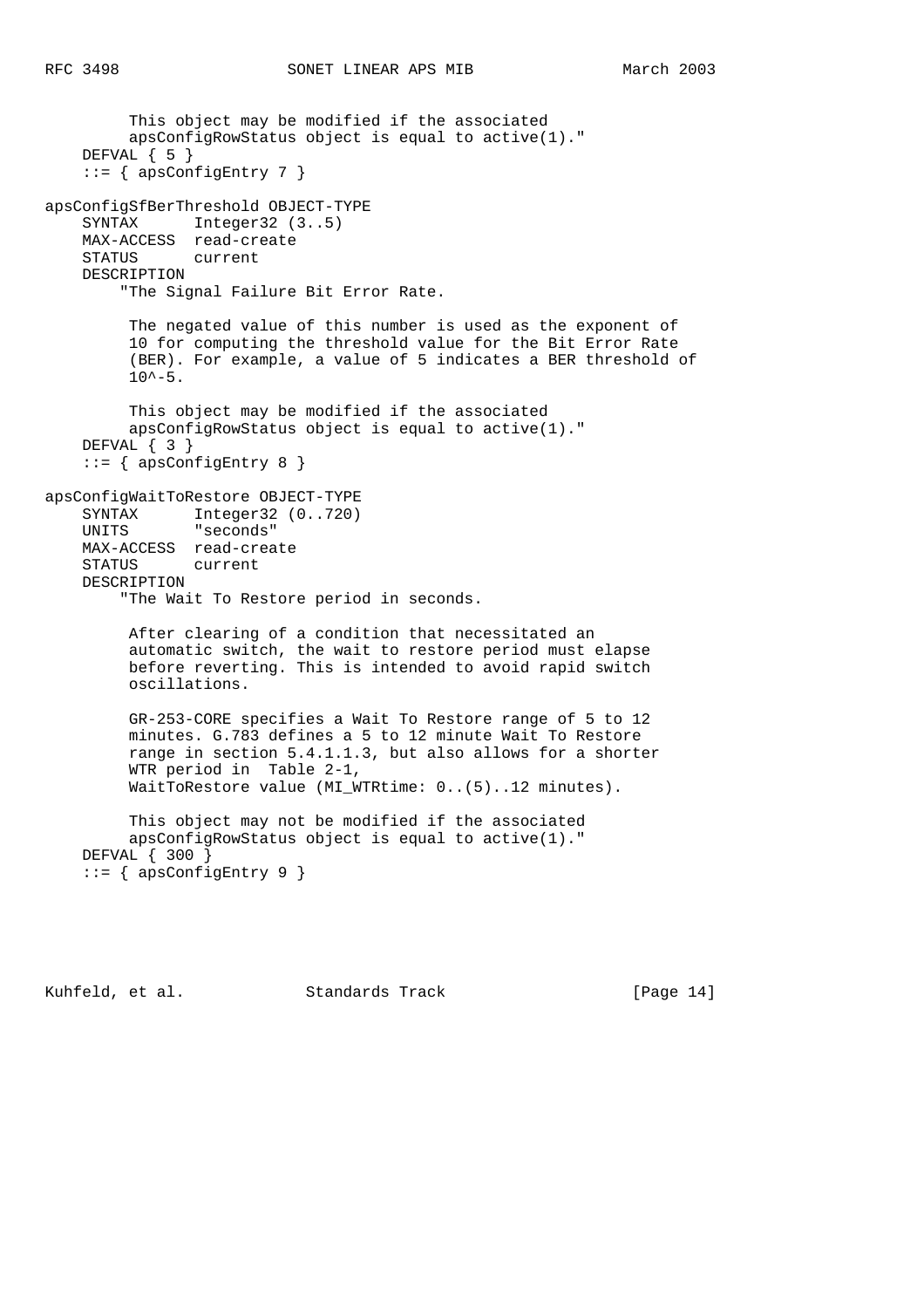```
apsConfigCreationTime OBJECT-TYPE
    SYNTAX TimeStamp
    MAX-ACCESS read-only
    STATUS current
    DESCRIPTION
         "The value of sysUpTime at the time the row was
         created"
     ::= { apsConfigEntry 10 }
apsConfigStorageType OBJECT-TYPE
    SYNTAX StorageType
    MAX-ACCESS read-create
    STATUS current
    DESCRIPTION
         "The storage type for this conceptual row.
         Conceptual rows having the value 'permanent' need not
         allow write-access to any columnar objects in the row."
   DEFVAL { nonVolatile }
   ::= { apsConfigEntry 11 }
--
-- APS Status Table
--- This table provides APS group statistics.
--
apsStatusTable OBJECT-TYPE
    SYNTAX SEQUENCE OF ApsStatusEntry
    MAX-ACCESS not-accessible
    STATUS current
    DESCRIPTION
         "This table provides status information about APS groups
         that have been configured on the system."
     ::= { apsMIBObjects 2 }
apsStatusEntry OBJECT-TYPE
    SYNTAX ApsStatusEntry
    MAX-ACCESS not-accessible
    STATUS current
    DESCRIPTION
        "A conceptual row in the apsStatusTable."
    AUGMENTS { apsConfigEntry }
   ::= { apsStatusTable 1 }
ApsStatusEntry ::= SEQUENCE {
    apsStatusK1K2Rcv ApsK1K2,
   apsStatusK1K2Trans ApsK1<br>apsStatusCurrent BITS,
   apsStatusCurrent
```
Kuhfeld, et al. Standards Track [Page 15]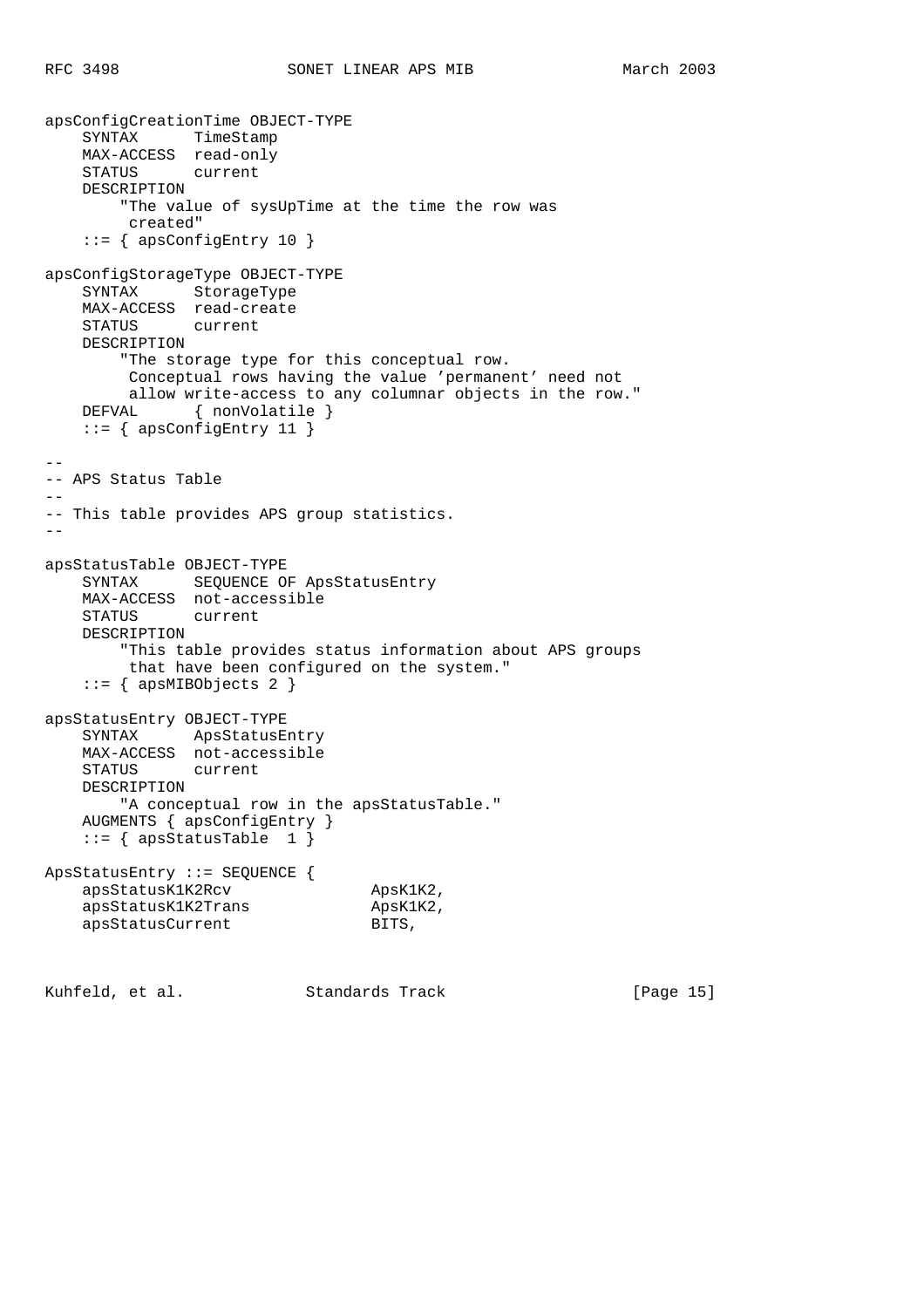```
 apsStatusModeMismatches Counter32,
 apsStatusChannelMismatches Counter32,
apsStatusPSBFs Counter32,
apsStatusFEPLFs Counter32,
apsStatusSwitchedChannel 1nteger32,
 apsStatusDiscontinuityTime TimeStamp
}
apsStatusK1K2Rcv OBJECT-TYPE
    SYNTAX ApsK1K2
    MAX-ACCESS read-only
    STATUS current
    DESCRIPTION
        "The current value of the K1 and K2 bytes received on the
         protection channel."
   ::= { apsStatusEntry 1 }
apsStatusK1K2Trans OBJECT-TYPE
    SYNTAX ApsK1K2
   MAX-ACCESS read-only<br>STATUS current
   STATUS
    DESCRIPTION
        "The current value of the K1 and K2 bytes transmitted on the
         protection channel."
   ::= { apsStatusEntry 2 }
apsStatusCurrent OBJECT-TYPE
   SYNTAX BITS {
                 modeMismatch(0),
                 channelMismatch(1),
                 psbf(2),
                 feplf(3),
               extraTraffic(4)<br>}
 }
    MAX-ACCESS read-only
    STATUS current
    DESCRIPTION
        "The current status of the APS group.
         modeMismatch
         Modes other than 1+1 unidirectional monitor protection line
         K2 bit 5, which indicates the architecture and K2 bits
         6-8, which indicate if the mode is unidirectional or
         bidirectional. A conflict between the current local mode
         and the received K2 mode information constitutes a
         mode mismatch.
```
Kuhfeld, et al. Standards Track [Page 16]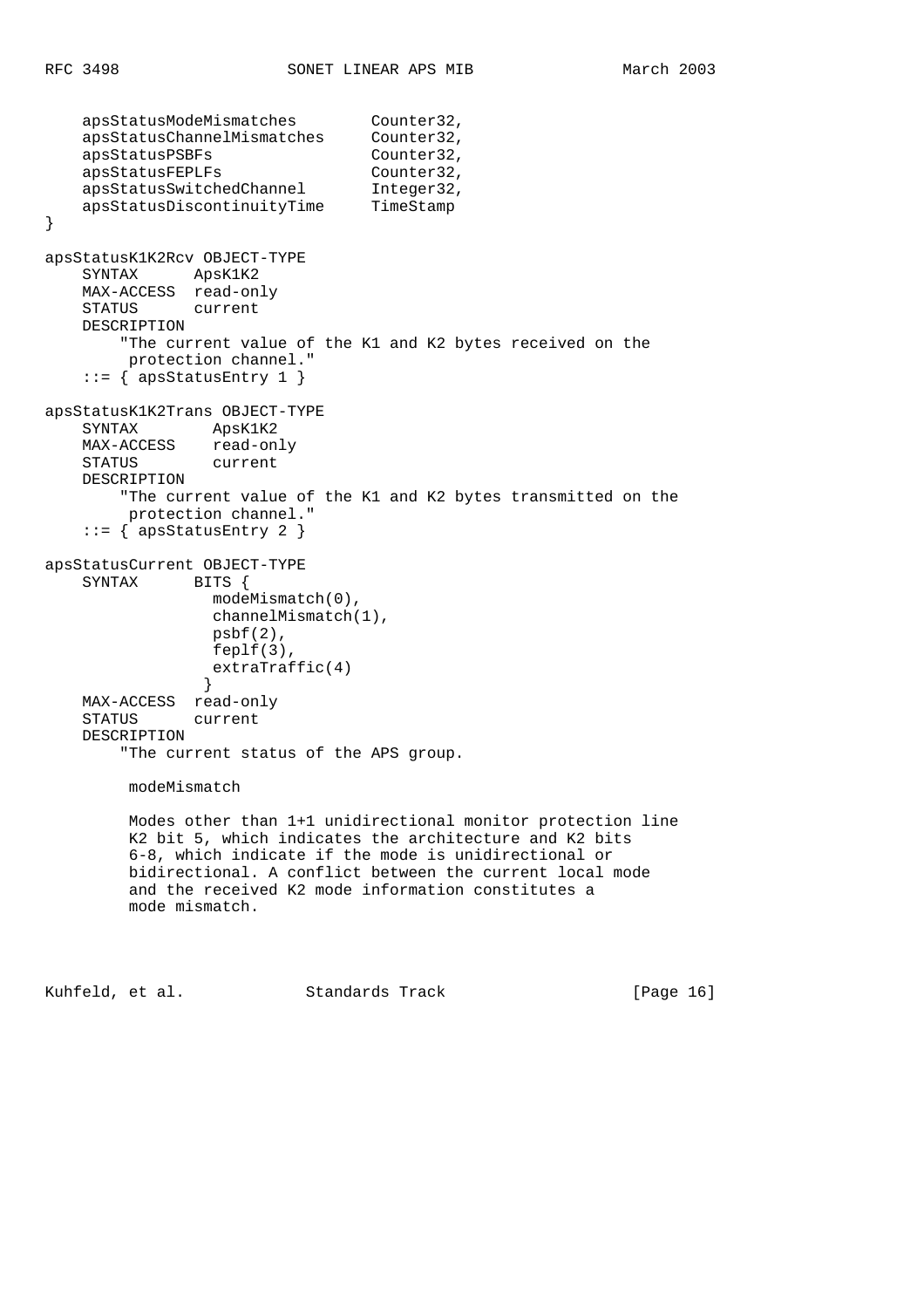channelMismatch

 This bit indicates a mismatch between the transmitted K1 channel and the received K2 channel has been detected.

### psbf

 This bit indicates a Protection Switch Byte Failure (PSBF) is in effect. This condition occurs when either an inconsistent APS byte or an invalid code is detected. An inconsistent APS byte occurs when no three consecutive K1 bytes of the last 12 successive frames are identical, starting with the last frame containing a previously consistent byte. An invalid code occurs when the incoming K1 byte contains an unused code or a code irrelevant for the specific switching operation (e.g., Reverse Request while no switching request is outstanding) in three consecutive frames. An invalid code also occurs when the incoming K1 byte contains an invalid channel number in three consecutive frames.

### feplf

 Modes other than 1+1 unidirectional monitor the K1 byte for Far-End Protection-Line failures. A Far-End Protection-Line defect is declared based on receiving SF on the protection line.

extraTraffic

 This bit indicates whether extra traffic is currently being accepted on the protection line. "  $::=$  { apsStatusEntry 3 }

apsStatusModeMismatches OBJECT-TYPE SYNTAX Counter32 MAX-ACCESS read-only STATUS current DESCRIPTION "A count of Mode Mismatch conditions.

 Discontinuities in the value of this counter can occur at re-initialization of the management system, and at other times as indicated by the value of apsStatusDiscontinuityTime."  $::=$  { apsStatusEntry 4 }

Kuhfeld, et al. Standards Track [Page 17]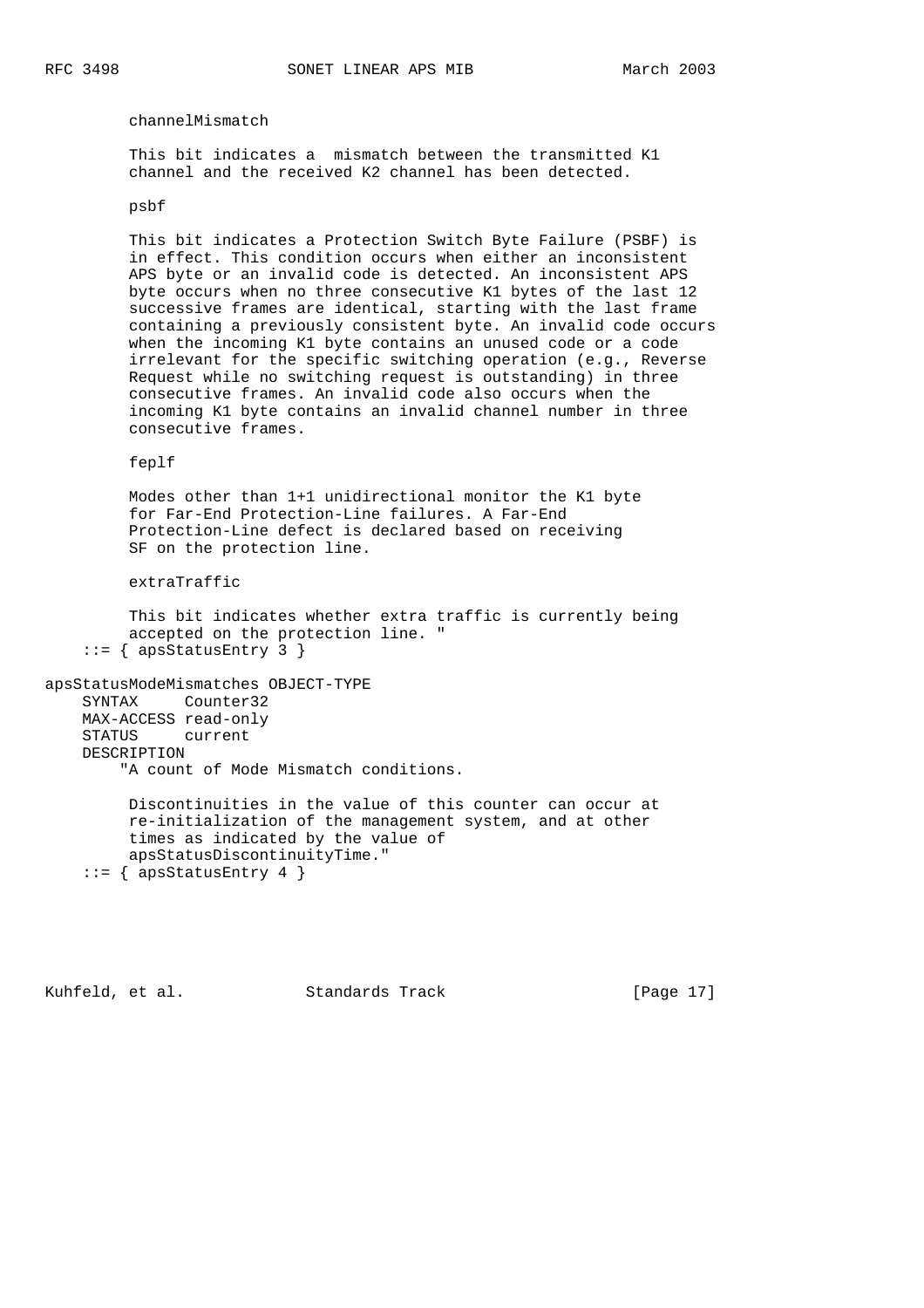```
apsStatusChannelMismatches OBJECT-TYPE
     SYNTAX Counter32
    MAX-ACCESS read-only
    STATUS current
    DESCRIPTION
         "A count of Channel Mismatch conditions.
         Discontinuities in the value of this counter can occur at
         re-initialization of the management system, and at other
         times as indicated by the value of
         apsStatusDiscontinuityTime."
    ::= { apsStatusEntry 5 }
apsStatusPSBFs OBJECT-TYPE
    SYNTAX Counter32
    MAX-ACCESS read-only
    STATUS current
    DESCRIPTION
         "A count of Protection Switch Byte Failure conditions.
         This condition occurs when either an inconsistent APS
         byte or an invalid code is detected. An inconsistent APS
         byte occurs when no three consecutive K1 bytes of the last
         12 successive frames are identical, starting with the last
         frame containing a previously consistent byte. An invalid
         code occurs when the incoming K1 byte contains an unused
         code or a code irrelevant for the specific switching
         operation (e.g., Reverse Request while no switching request
         is outstanding) in three consecutive frames. An invalid code
         also occurs when the incoming K1 byte contains an invalid
         channel number in three consecutive frames.
         Discontinuities in the value of this counter can occur at
         re-initialization of the management system, and at other
         times as indicated by the value of
         apsStatusDiscontinuityTime."
    ::= { apsStatusEntry 6 }
apsStatusFEPLFs OBJECT-TYPE
    SYNTAX Counter32
    MAX-ACCESS read-only
    STATUS current
    DESCRIPTION
         "A count of Far-End Protection-Line Failure conditions.
         This condition is declared based on receiving SF on
         the protection line in the K1 byte.
```
Kuhfeld, et al. Standards Track [Page 18]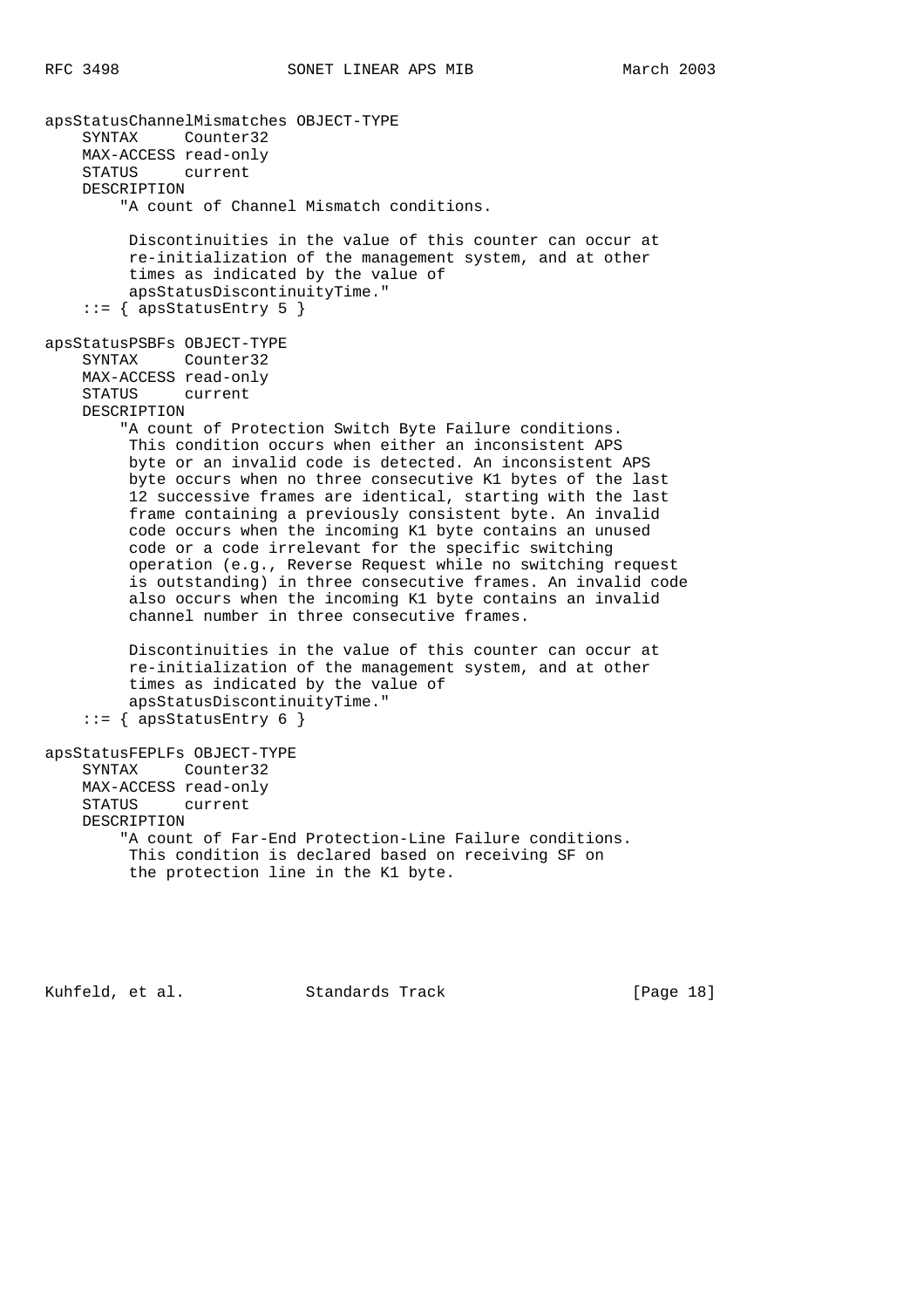```
 Discontinuities in the value of this counter can occur at
         re-initialization of the management system, and at other
          times as indicated by the value of
         apsStatusDiscontinuityTime."
    ::= { apsStatusEntry 7 }
apsStatusSwitchedChannel OBJECT-TYPE
    SYNTAX Integer32
    MAX-ACCESS read-only
    STATUS current
    DESCRIPTION
         "This field is set to the number of the channel that is
         currently switched to protection. The value 0 indicates no
         channel is switched to protection. The values 1-14 indicate
         that working channel is switched to protection."
    ::= { apsStatusEntry 8 }
apsStatusDiscontinuityTime OBJECT-TYPE
    SYNTAX TimeStamp
    MAX-ACCESS read-only
    STATUS current
    DESCRIPTION
         "The value of sysUpTime on the most recent occasion at which
         any one or more of this APS group's counters suffered a
         discontinuity. The relevant counters are the specific
         instances associated with this APS group of any Counter32
         object contained in apsStatusTable. If no such
         discontinuities have occurred since the last re-initialization
         of the local management subsystem, then this object contains
         a zero value."
     ::= { apsStatusEntry 9 }
--
-- APS Map Group
--- Lists the SONET LTE interfaces that may be used to create APS groups.
-apsMap OBJECT IDENTIFIER ::= { apsMIBObjects 3 }
apsChanLTEs OBJECT-TYPE
    SYNTAX Gauge32
    MAX-ACCESS read-only
    STATUS current
    DESCRIPTION
         "The count of SONET LTE interfaces on the system.
         Each interface that is included has an ifType value of
         sonet(39)."
Kuhfeld, et al. Standards Track [Page 19]
```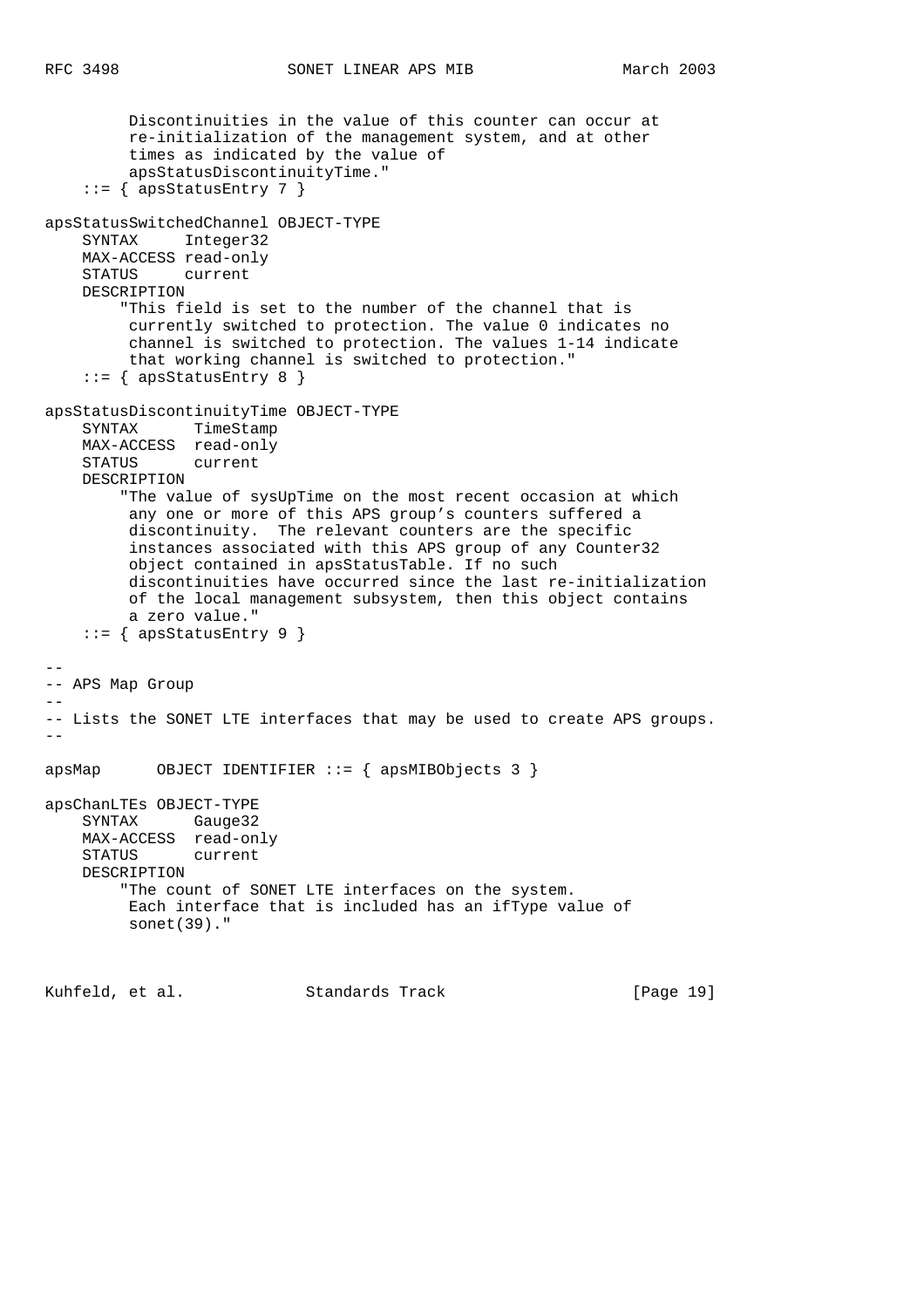$::=$  { apsMap 1 } apsMapTable OBJECT-TYPE SYNTAX SEQUENCE OF ApsMapEntry MAX-ACCESS not-accessible STATUS current DESCRIPTION "This table lists the SONET LTE interfaces on the system. Each interface that is listed has an ifType value of sonet(39)."  $::=$  { apsMap 2 } apsMapEntry OBJECT-TYPE SYNTAX ApsMapEntry MAX-ACCESS not-accessible STATUS current DESCRIPTION "A conceptual row in the apsMapTable." INDEX { ifIndex }  $::=$  { apsMapTable 1 } ApsMapEntry ::= SEQUENCE { apsMapGroupName SnmpAdminString, apsMapChanNumber Integer32 } apsMapGroupName OBJECT-TYPE SYNTAX SnmpAdminString (SIZE (0..32)) MAX-ACCESS read-only STATUS current DESCRIPTION "A textual name for the APS group which this channel is included in. If the channel is not part of an APS group this value is set to a string of size 0. When an instance of apsChanConfigIfIndex is set equal to an instance of ifIndex that has an ifType value of sonet(39), apsMapGroupName is set equal to the corresponding value of apsChanConfigGroupName. If an instance of ifIndex that has an ifType value of sonet(39) ceases to be equal to an instance of apsChanConfigIfIndex, either because of a change in the value of apsChanConfigIfIndex, or because of row deletion in the ApsChanConfigTable, apsMapGroupName is set to a string of size 0."  $::=$  { apsMapEntry 2 }

Kuhfeld, et al. Standards Track [Page 20]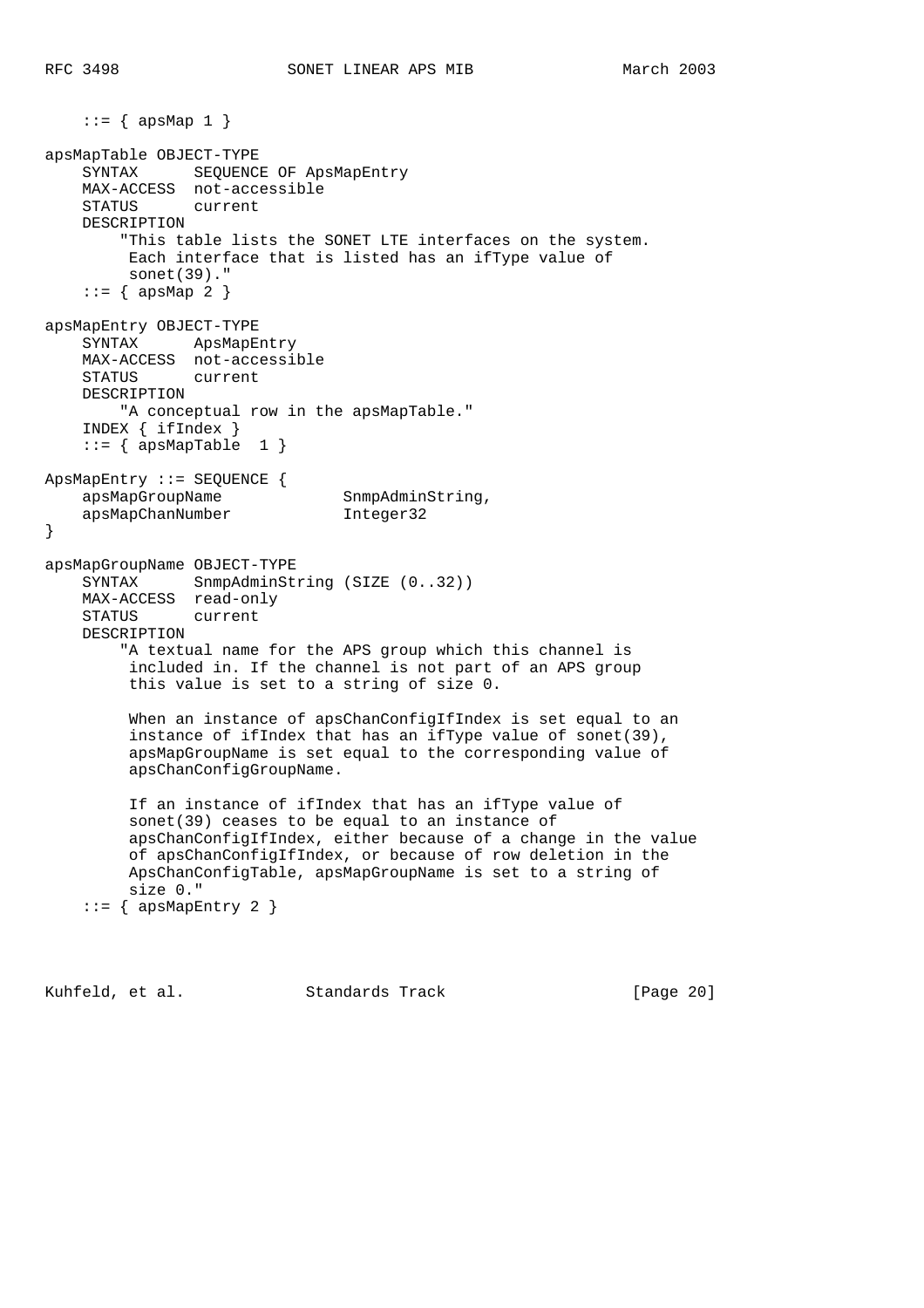apsMapChanNumber OBJECT-TYPE SYNTAX Integer32 (-1..14) MAX-ACCESS read-only STATUS current DESCRIPTION "This field is set to a unique channel number within an APS group. The value 0 indicates the null channel. The values 1-14 define a working channel. If the SONET LTE is not part of an APS group this value is set to -1. When an instance of apsChanConfigIfIndex is set equal to an instance of ifIndex that has an ifType value of sonet(39), apsMapChanNumber is set equal to the corresponding value of apsChanConfigNumber. If an instance of ifIndex that has an ifType value of sonet(39) ceases to be equal to an instance of apsChanConfigIfIndex, either because of a change in the value of apsChanConfigIfIndex, or because of row deletion in the ApsChanConfigTable, apsMapChanNumber is set to -1."  $::=$  { apsMapEntry 3 } -- -- APS Channel Configuration Table  $-$ -- This table supports the addition, configuration and deletion of -- channels in APS groups. - apsChanConfigTable OBJECT-TYPE SYNTAX SEQUENCE OF ApsChanConfigEntry MAX-ACCESS not-accessible STATUS current DESCRIPTION "This table lists the APS channels that have been configured in APS groups."  $::=$  { apsMIBObjects 4 } apsChanConfigEntry OBJECT-TYPE SYNTAX ApsChanConfigEntry MAX-ACCESS not-accessible STATUS current DESCRIPTION "A conceptual row in the apsChanConfigTable." INDEX {apsChanConfigGroupName, apsChanConfigNumber}  $::=$  { apsChanConfigTable 1 }

Kuhfeld, et al. Standards Track [Page 21]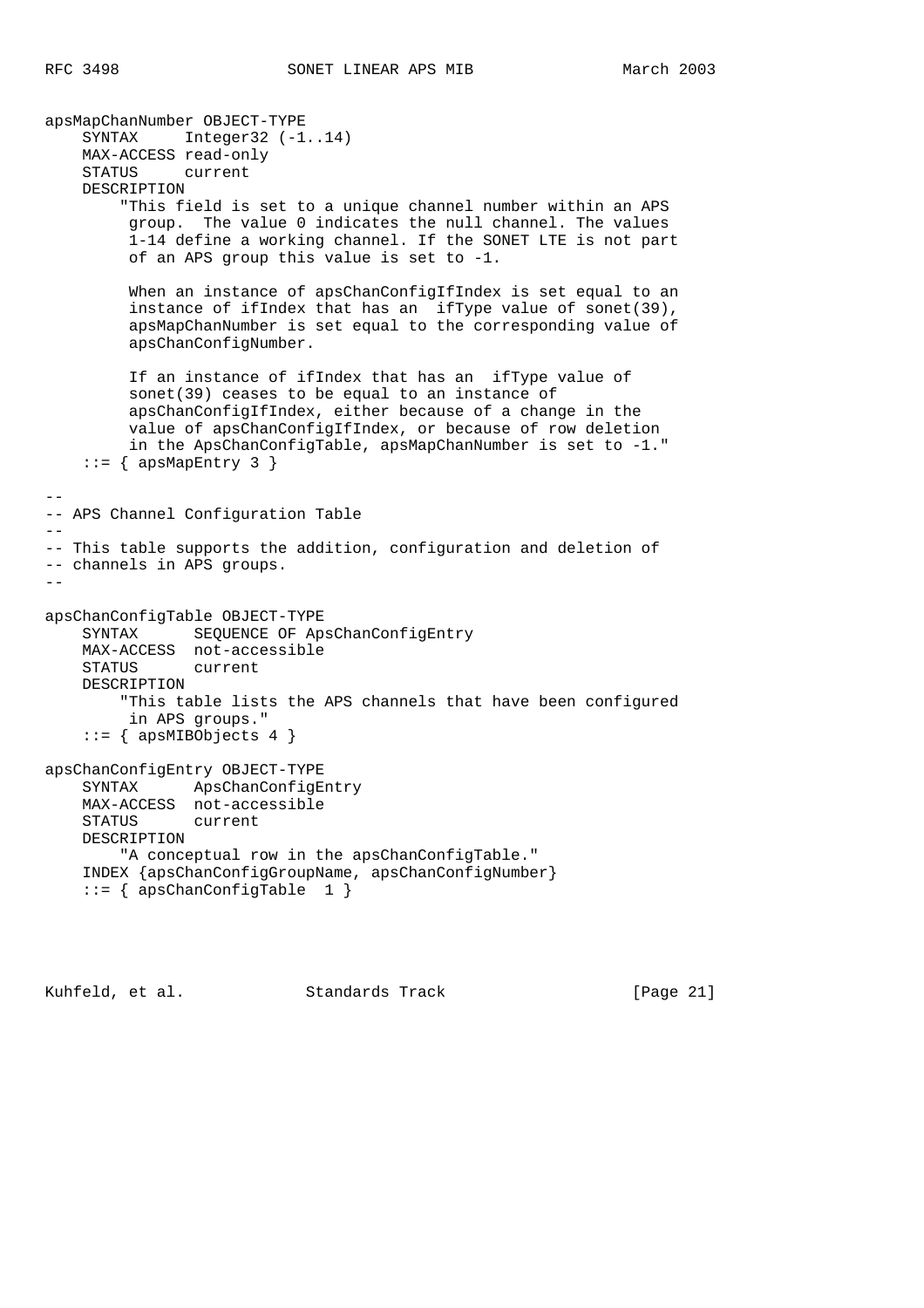ApsChanConfigEntry ::= SEQUENCE { apsChanConfigGroupName SnmpAdminString, apsChanConfigNumber Integer32, apsChanConfigRowStatus RowStatus,<br>apsChanConfigIfIndex InterfaceIndex, apsChanConfigIfIndex Interface<br>apsChanConfigPriority INTEGER, apsChanConfigPriority apsChanConfigStorageType StorageType } apsChanConfigGroupName OBJECT-TYPE SYNTAX SnmpAdminString (SIZE (1..32)) MAX-ACCESS not-accessible STATUS current DESCRIPTION "A textual name for the APS group which this channel is included in." ::= { apsChanConfigEntry 1 } apsChanConfigNumber OBJECT-TYPE SYNTAX Integer32 (0..14) MAX-ACCESS not-accessible STATUS current DESCRIPTION "This field is set to a unique channel number within an APS group. The value 0 indicates the null channel. The values 1-14 define a working channel. This field must be assigned a unique number within the group." ::= { apsChanConfigEntry 2 } apsChanConfigRowStatus OBJECT-TYPE SYNTAX RowStatus MAX-ACCESS read-create STATUS current DESCRIPTION "The status of this APS channel entry. An entry may not exist in the active state unless all objects in the entry have an appropriate value. A row in the apsChanConfigTable may not be created, deleted, set to notInService or otherwise modified if the apsChanConfigGroupName value is equal to an apsConfigName value and the associated apsConfigRowStatus object is equal to active. However, if the apsConfigRowStatus object is equal to notInService, a row may be created, deleted or modified. In other words, a channel may not be added, deleted or modified if the group is active.

Kuhfeld, et al. Standards Track [Page 22]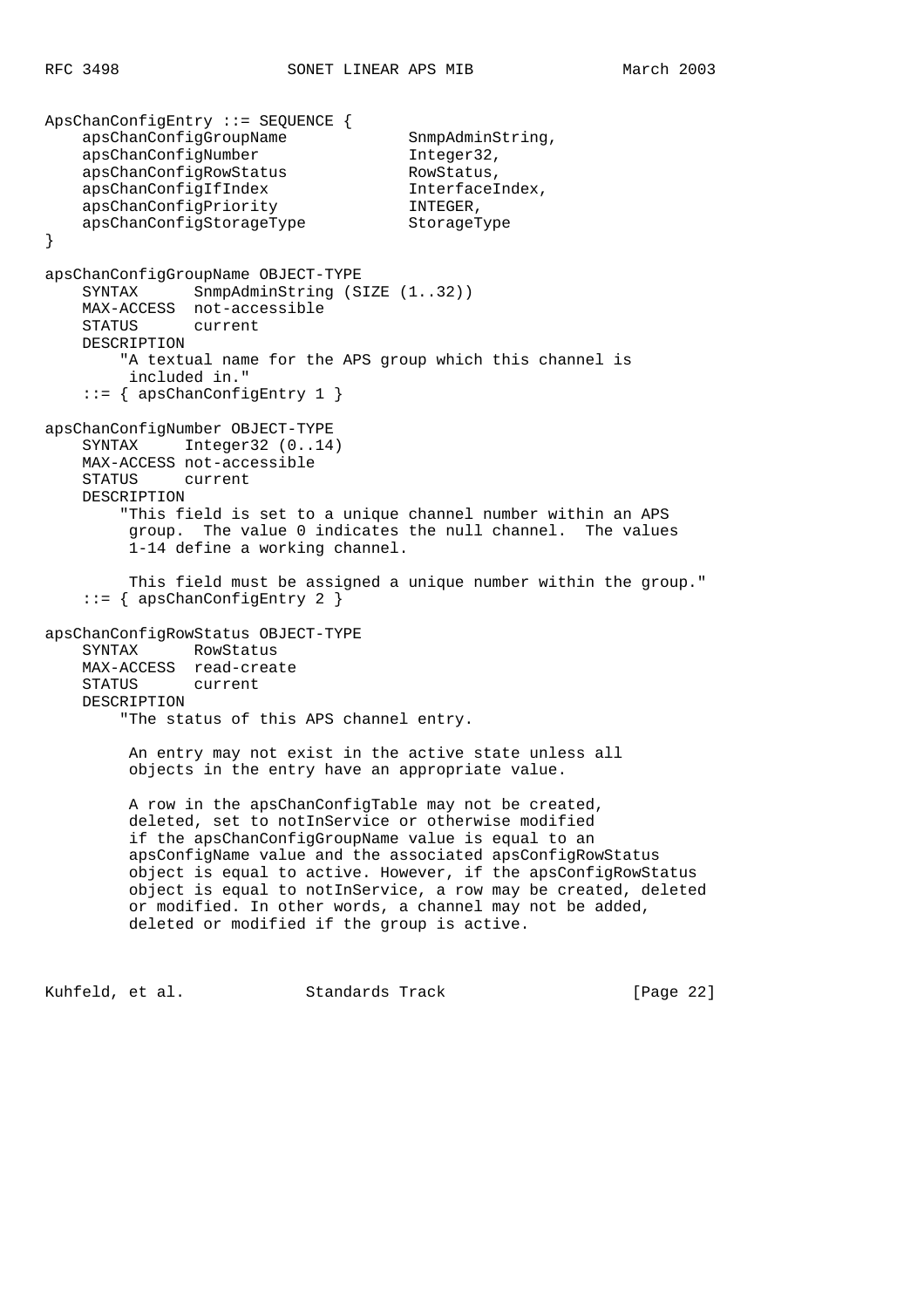A row may be created with an apsChanConfigGroupName value that is not equal to any existing instance of apsConfigName. This action is the initial step in adding a SONET LTE to a new APS group.

 If this object is set to destroy, the associated instance of apsMapGroupName will be set to a string of size 0 and the apsMapChanNumber will be set to -1. The channel status entry will also be deleted by this action.

 apsChanConfigNumber must be set to a unique channel number within the APS group. The value 0 indicates the null channel. The values 1-14 define a working channel. When an attempt is made to set the corresponding apsConfigRowStatus field to active the apsChanConfigNumber values of all entries with equal apsChanConfigGroupName fields must represent a set of consecutive integer values beginning with 0 or 1, depending on the architecture of the group, and ending with n, where n is greater than or equal to 1 and less than or equal to 14. Otherwise, the error inconsistentValue is returned to the apsConfigRowStatus set attempt."

::= { apsChanConfigEntry 3 }

apsChanConfigIfIndex OBJECT-TYPE SYNTAX InterfaceIndex

MAX-ACCESS read-create

STATUS current

DESCRIPTION

 "The Interface Index assigned to a SONET LTE. This is an interface with ifType sonet(39). The value of this object must be unique among all instances of apsChanConfigIfIndex. In other words, a particular SONET LTE can only be configured in one APS group.

 This object cannot be set if the apsChanConfigGroupName instance associated with this row is equal to an instance of apsConfigName and the corresponding apsConfigRowStatus object is set to active. In other words this value cannot be changed if the APS group is active. However, this value may be changed if the apsConfigRowStatus value is equal to notInService." ::= { apsChanConfigEntry 4 }

```
apsChanConfigPriority OBJECT-TYPE
   SYNTAX INTEGER \{low(1), high(2)\}\ MAX-ACCESS read-create
     STATUS current
    DESCRIPTION
         "The priority of the channel.
```
Kuhfeld, et al. Standards Track [Page 23]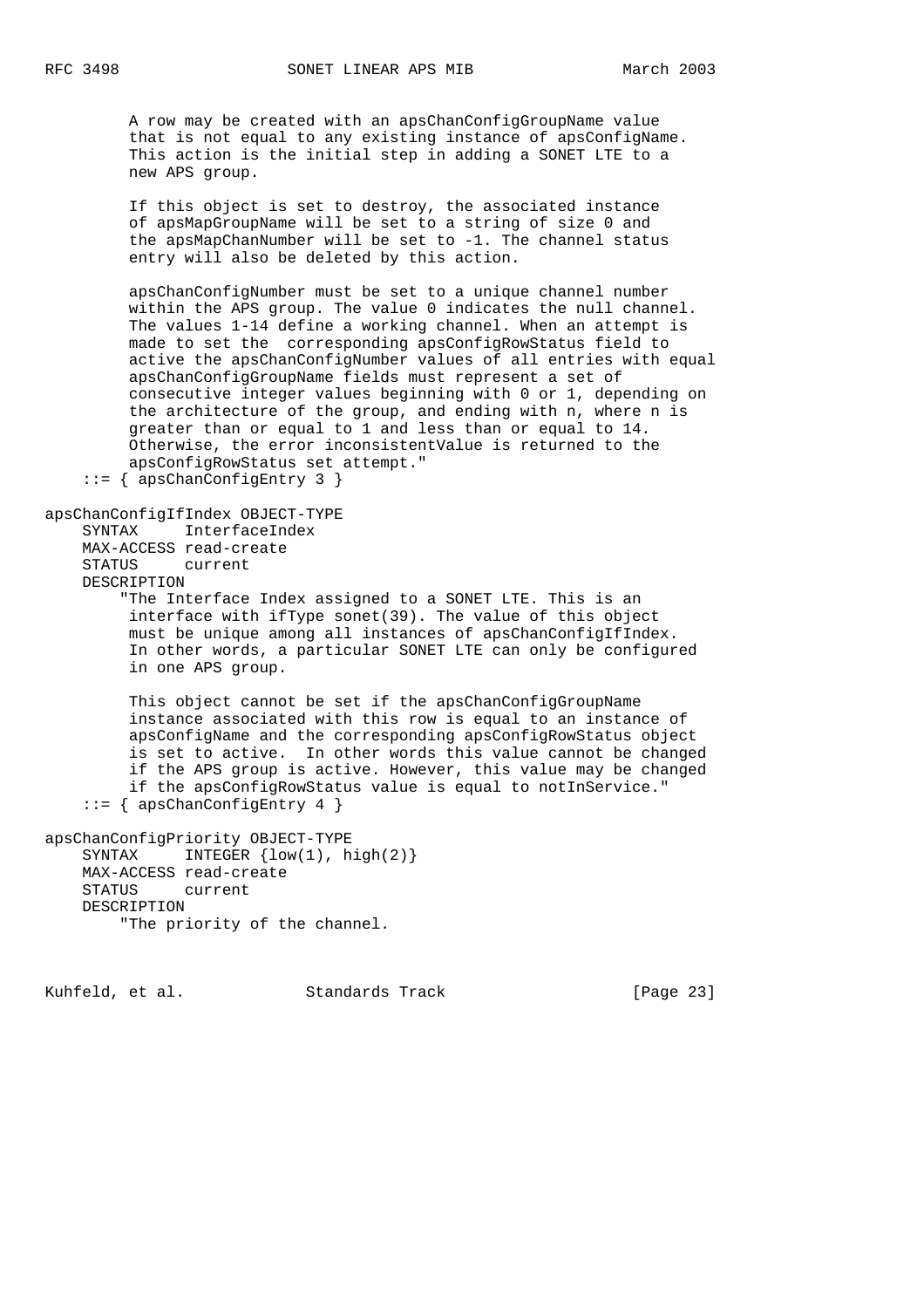This field determines whether high or low priority SD and SF codes are used in K1 requests. This field is only applicable if the channel is to be included in a group using the 1:n architecture. It is not applicable if the channel is to be included in a group using the 1+1 architecture, and is ignored in that case. This object cannot be set if the apsChanConfigGroupName instance associated with this row is equal to an instance of apsConfigName and the corresponding apsConfigRowStatus object is set to active. In other words this value cannot be changed if the APS group is active. However, this value may be changed if the apsConfigRowStatus value is equal to notInService." DEFVAL { low } ::= { apsChanConfigEntry 5 } apsChanConfigStorageType OBJECT-TYPE SYNTAX StorageType MAX-ACCESS read-create STATUS current DESCRIPTION "The storage type for this conceptual row. Conceptual rows having the value 'permanent' need not allow write-access to any columnar objects in the row." DEFVAL { nonVolatile } ::= { apsChanConfigEntry 6 } -- -- APS Command Table -- -- This table provides the ability to initiate APS commands.  $$ apsCommandTable OBJECT-TYPE SYNTAX SEQUENCE OF ApsCommandEntry MAX-ACCESS not-accessible STATUS current DESCRIPTION "This table allows commands to be sent to configured APS groups."  $::=$  { apsMIBObjects 5 } apsCommandEntry OBJECT-TYPE SYNTAX ApsCommandEntry MAX-ACCESS not-accessible STATUS current DESCRIPTION

Kuhfeld, et al. Standards Track [Page 24]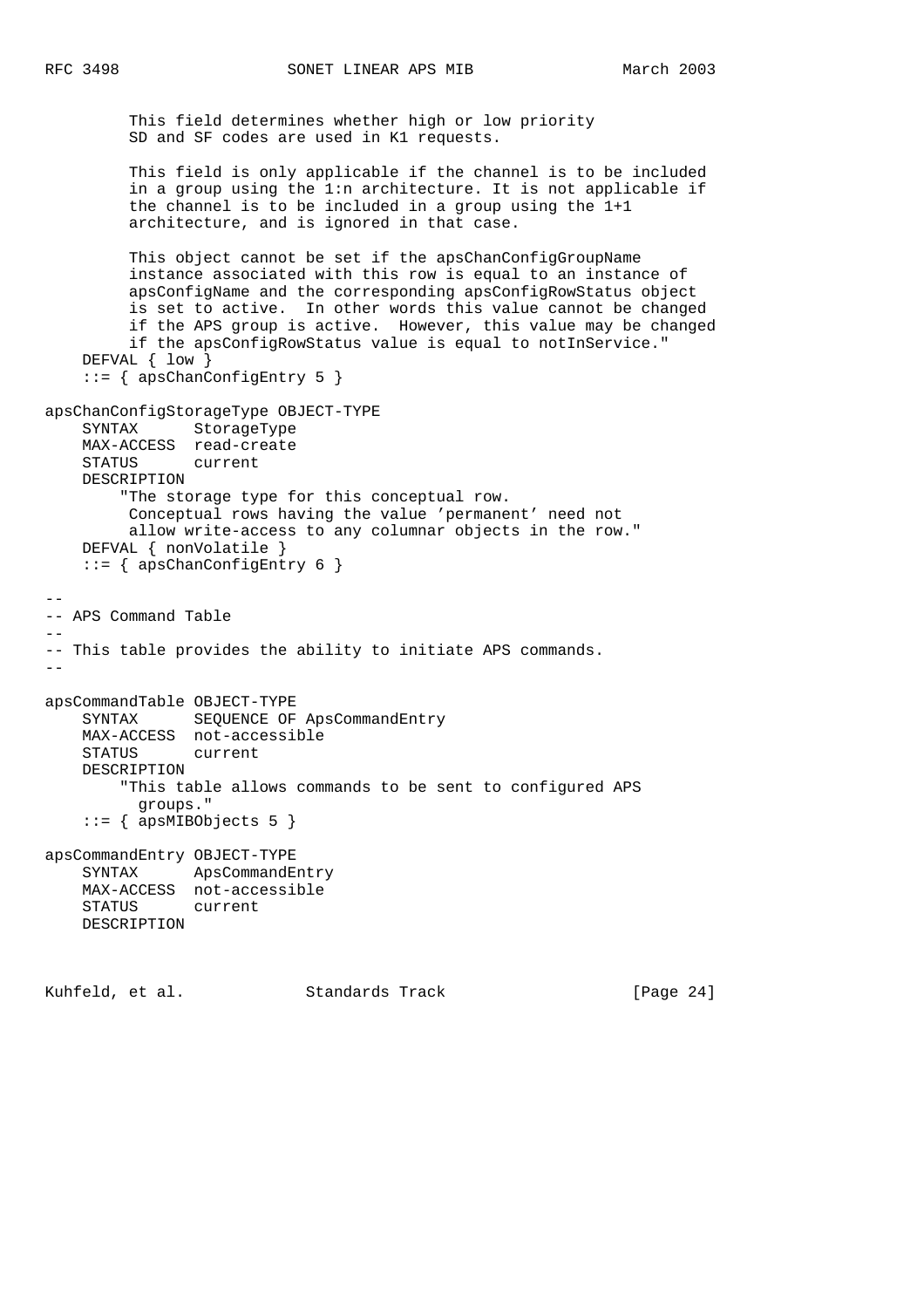"A conceptual row in the apsCommandTable. This row exists only if the associated apsConfigEntry is active." INDEX {apsChanConfigGroupName, apsChanConfigNumber}  $::=$  { apsCommandTable 1 } ApsCommandEntry ::= SEQUENCE { apsCommandSwitch ApsSwitchCommand, apsCommandControl ApsControlCommand } apsCommandSwitch OBJECT-TYPE SYNTAX ApsSwitchCommand MAX-ACCESS read-write STATUS current DESCRIPTION "Allows the initiation of an APS switch command on the APS group and channel specified by the index values. When read this object returns the last command written or noCmd if no command has been written to this channel since initialization. The return of the last command written does not imply that this command is currently in effect. This request may have been preempted by a higher priority local or remote request. In order to determine the current state of the APS group it is necessary to read the objects apsStatusK1K2Rcv and apsStatusK1K2Trans. The value lockoutOfProtection should only be applied to the protection line channel since that switch command prevents any of the working channels from switching to the protection line. Following the same logic, forcedSwitchProtectToWork and manualSwitchProtectToWork should only be applied to the protection line channel. forcedSwitchWorkToProtect and manualSwitchWorkToProtect should only be applied to a working channel."  $::=$  { apsCommandEntry 1 } apsCommandControl OBJECT-TYPE SYNTAX ApsControlCommand MAX-ACCESS read-write STATUS current DESCRIPTION "Allows the initiation of an APS control command on the APS group and channel specified by the index values.

Kuhfeld, et al. Standards Track [Page 25]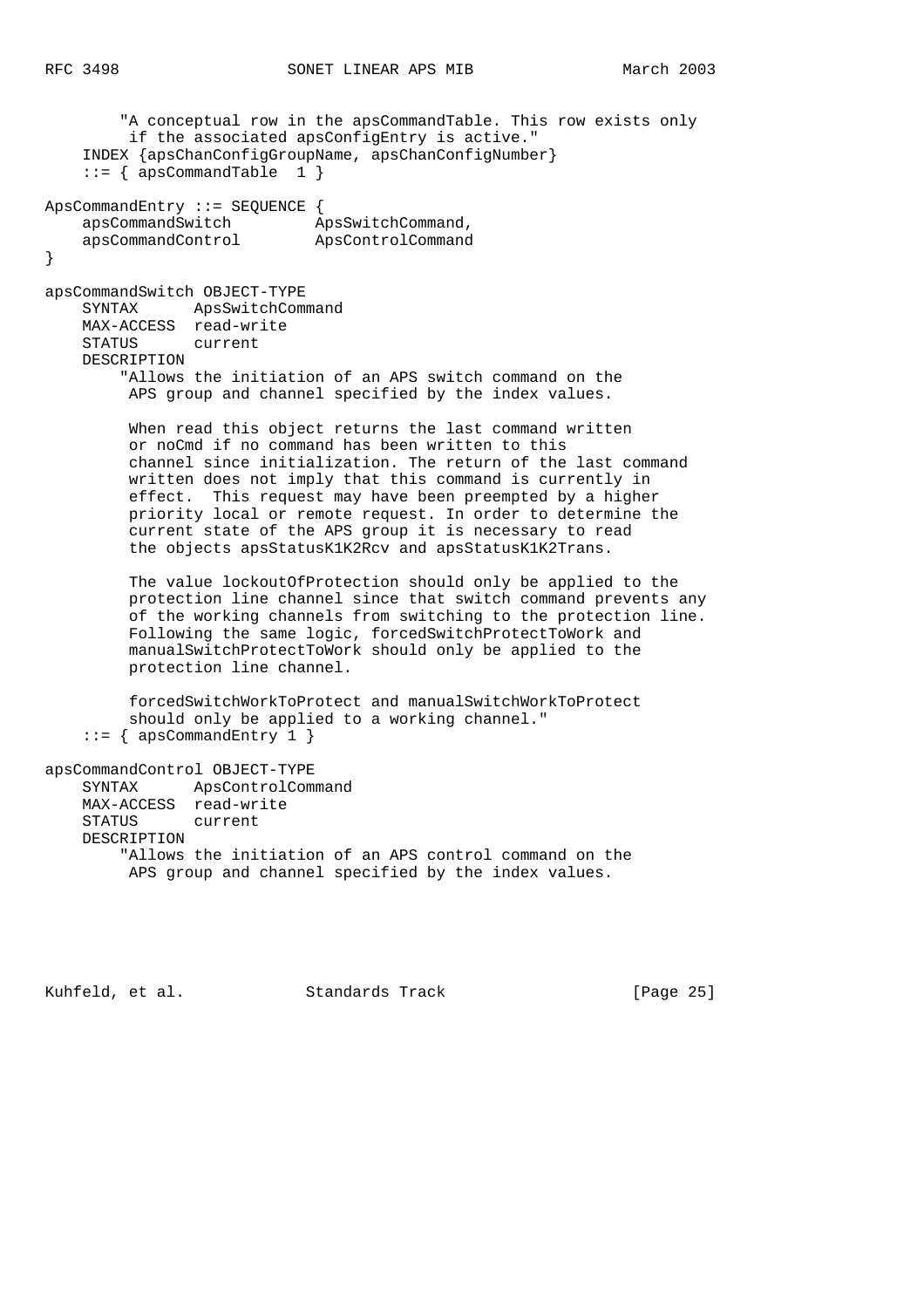When read this object returns the last command written or noCmd if no command has been written to this channel since initialization. This object does not apply to the protection line."  $::=$  { apsCommandEntry 2 } -- -- APS Channel Status Table -- -- This table provides APS channel statistics. - apsChanStatusTable OBJECT-TYPE SYNTAX SEQUENCE OF ApsChanStatusEntry MAX-ACCESS not-accessible STATUS current DESCRIPTION "This table contains status information for all SONET LTE interfaces that are included in APS groups."  $::=$  { apsMIBObjects 6 } apsChanStatusEntry OBJECT-TYPE SYNTAX ApsChanStatusEntry MAX-ACCESS not-accessible STATUS current DESCRIPTION "A conceptual row in the apsChanStatusTable." AUGMENTS { apsChanConfigEntry } ::= { apsChanStatusTable 1 } ApsChanStatusEntry ::= SEQUENCE { apsChanStatusCurrent BITS, apsChanStatusSignalDegrades Counter32, apsChanStatusSignalFailures Counter32, apsChanStatusSwitchovers Counter32, apsChanStatusLastSwitchover TimeStamp, apsChanStatusSwitchoverSeconds Counter32, apsChanStatusDiscontinuityTime TimeStamp } apsChanStatusCurrent OBJECT-TYPE SYNTAX BITS { lockedOut(0),  $sd(1)$ ,  $sf(2)$ , switched(3),  $wtr(4)$ 

Kuhfeld, et al. Standards Track [Page 26]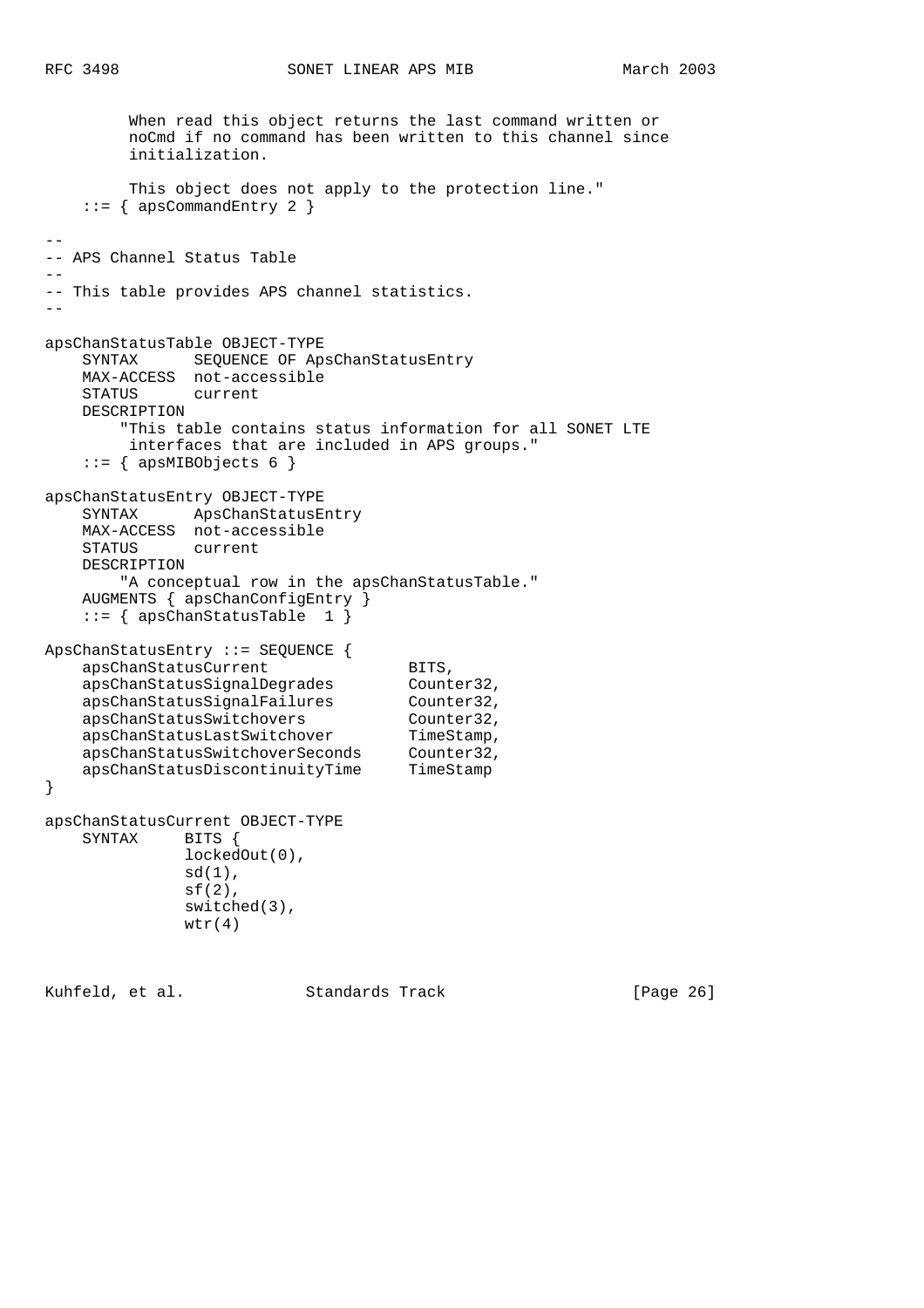} MAX-ACCESS read-only STATUS current DESCRIPTION "Indicates the current state of the port. lockedOut This bit, when applied to a working channel, indicates that the channel is prevented from switching to the protection line. When applied to the null channel, this bit indicates that no working channel may switch to the protection line. sd A signal degrade condition is in effect.  $sf$  A signal failure condition is in effect. switched The switched bit is applied to a working channel if that channel is currently switched to the protection line. wtr A Wait-to-Restore state is in effect." ::= { apsChanStatusEntry 1 } apsChanStatusSignalDegrades OBJECT-TYPE SYNTAX Counter32 MAX-ACCESS read-only STATUS current DESCRIPTION "A count of Signal Degrade conditions. This condition occurs when the line Bit Error Rate exceeds the currently configured value of the relevant instance of apsConfigSdBerThreshold. Discontinuities in the value of this counter can occur at re-initialization of the management system, and at other times as indicated by the value of apsChanStatusDiscontinuityTime." ::= { apsChanStatusEntry 2 }

Kuhfeld, et al. Standards Track [Page 27]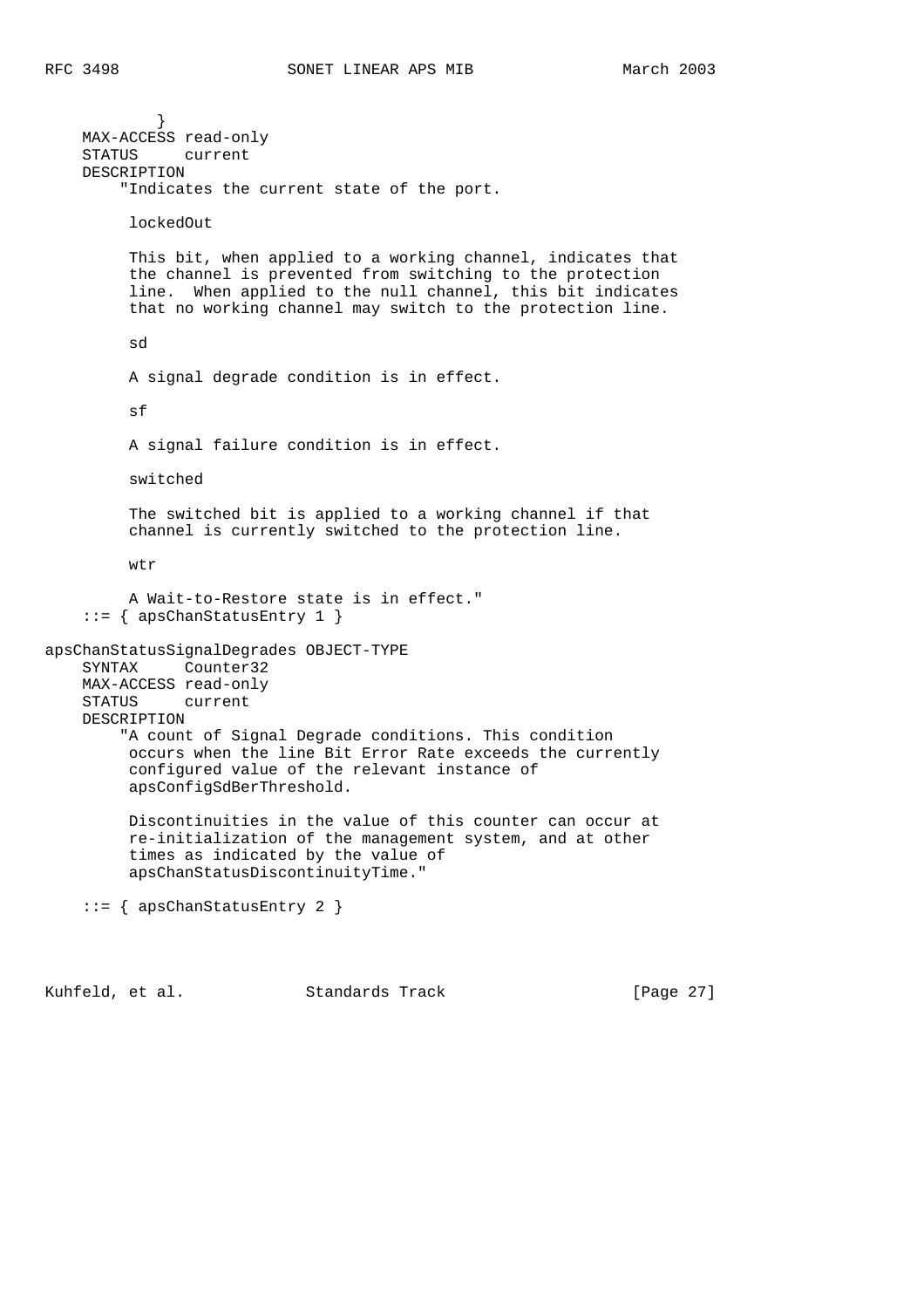apsChanStatusSignalFailures OBJECT-TYPE SYNTAX Counter32 MAX-ACCESS read-only STATUS current DESCRIPTION "A count of Signal Failure conditions that have been detected on the incoming signal. This condition occurs when a loss of signal, loss of frame, AIS-L or a Line bit error rate exceeding the currently configured value of the relevant instance of apsConfigSfBerThreshold. Discontinuities in the value of this counter can occur at re-initialization of the management system, and at other times as indicated by the value of apsChanStatusDiscontinuityTime." ::= { apsChanStatusEntry 3 } apsChanStatusSwitchovers OBJECT-TYPE SYNTAX Counter32 MAX-ACCESS read-only STATUS current DESCRIPTION "When queried with index value apsChanConfigNumber other than 0, this object will return the number of times this channel has switched to the protection line. When queried with index value apsChanConfigNumber set to 0, which is the protection line, this object will return the number of times that any working channel has been switched back to the working line from this protection line. Discontinuities in the value of this counter can occur at re-initialization of the management system, and at other times as indicated by the value of apsChanStatusDiscontinuityTime." ::= { apsChanStatusEntry 4 } apsChanStatusLastSwitchover OBJECT-TYPE SYNTAX TimeStamp MAX-ACCESS read-only STATUS current DESCRIPTION "When queried with index value apsChanConfigNumber other than 0, this object will return the value of sysUpTime when this channel last completed a switch to the protection line. If

Kuhfeld, et al. Standards Track [Page 28]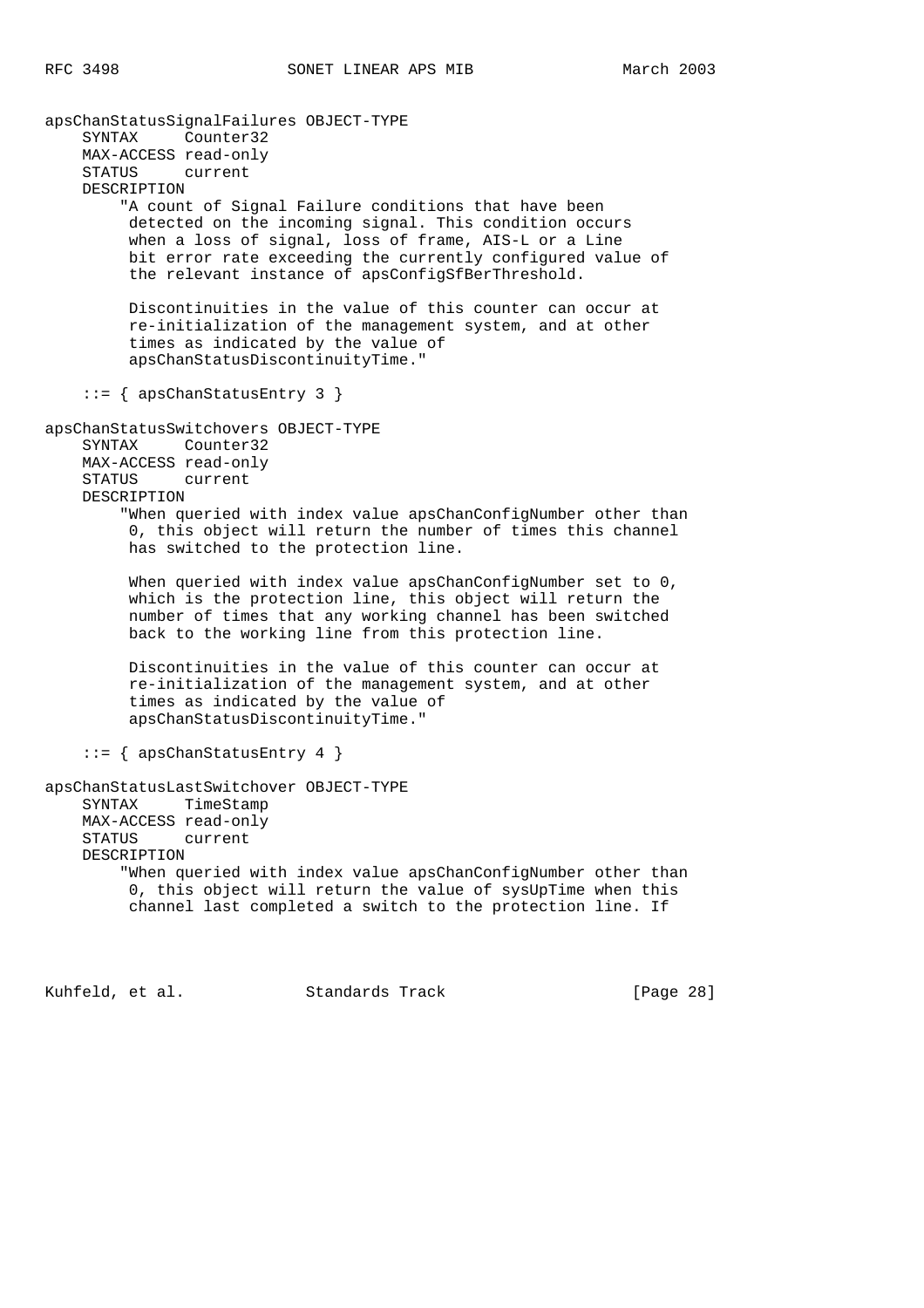this channel has never switched to the protection line, the value 0 will be returned.

 When queried with index value apsChanConfigNumber set to 0, which is the protection line, this object will return the value of sysUpTime the last time that a working channel was switched back to the working line from this protection line. If no working channel has ever switched back to the working line from this protection line, the value 0 will be returned."

::= { apsChanStatusEntry 5 }

```
apsChanStatusSwitchoverSeconds OBJECT-TYPE
     SYNTAX Counter32
    MAX-ACCESS read-only
    STATUS current
    DESCRIPTION
         "The cumulative Protection Switching Duration (PSD) time in
         seconds. For a working channel, this is the cumulative number
         of seconds that service was carried on the protection line.
         For the protection line, this is the cumulative number of
         seconds that the protection line has been used to carry any
         working channel traffic. This information is only valid if
         revertive switching is enabled. The value 0 will be returned
         otherwise.
         Discontinuities in the value of this counter can occur at
         re-initialization of the management system, and at other
         times as indicated by the value of
         apsChanStatusDiscontinuityTime. For example, if the value
         of an instance of apsChanStatusSwitchoverSeconds changes
         from a non-zero value to zero due to revertive switching
         being disabled, it is expected that the corresponding
         value of apsChanStatusDiscontinuityTime will be updated
         to reflect the time of the configuration change.
 "
     ::= { apsChanStatusEntry 6 }
apsChanStatusDiscontinuityTime OBJECT-TYPE
    SYNTAX TimeStamp
    MAX-ACCESS read-only
    STATUS current
    DESCRIPTION
         "The value of sysUpTime on the most recent occasion at which
         any one or more of this channel's counters suffered a
         discontinuity. The relevant counters are the specific
          instances associated with this channel of any Counter32
         object contained in apsChanStatusTable. If no such
```
Kuhfeld, et al. Standards Track [Page 29]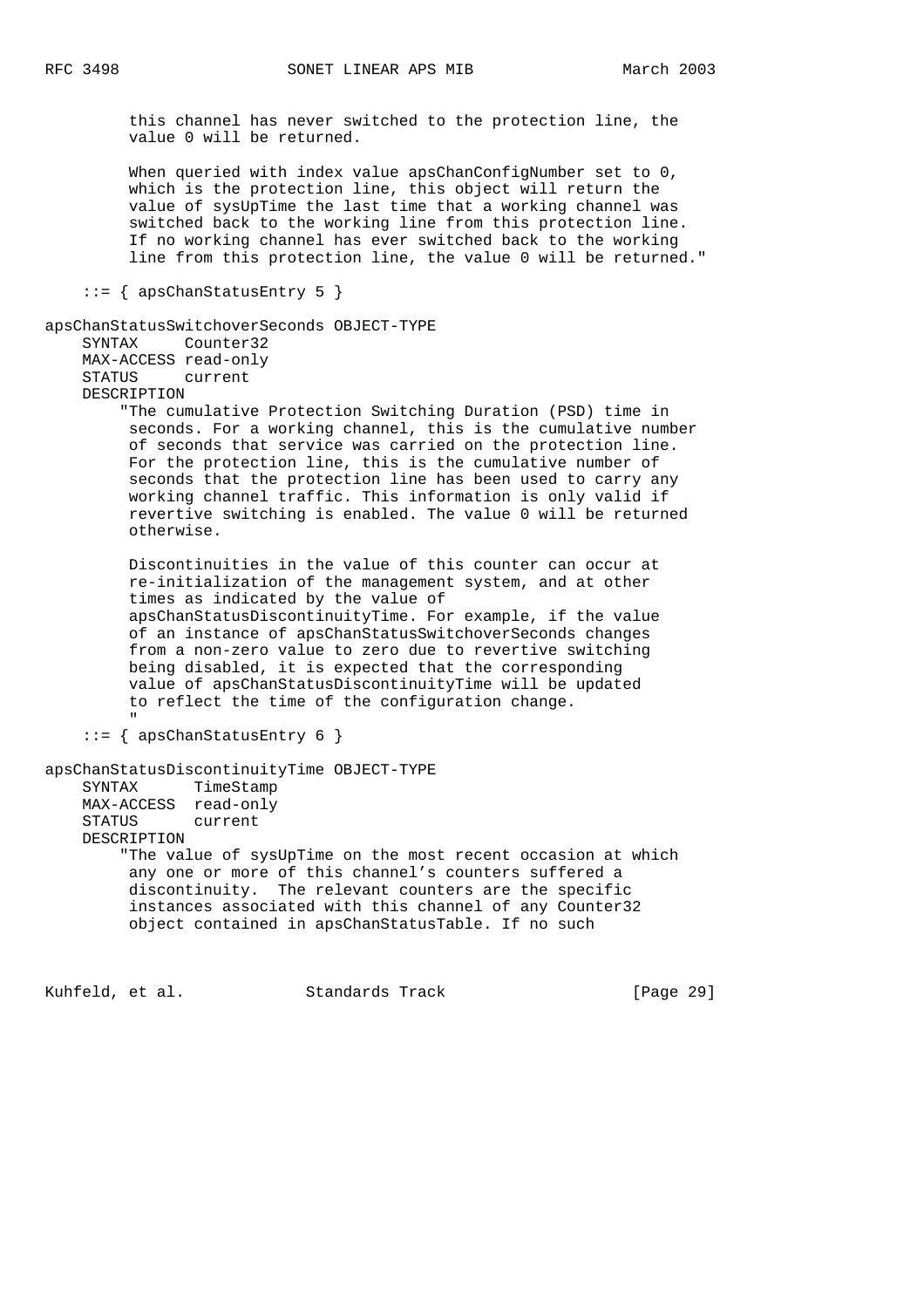```
 discontinuities have occurred since the last re-initialization
         of the local management subsystem, then this object contains
         a zero value."
     ::= { apsChanStatusEntry 7 }
apsNotificationEnable OBJECT-TYPE
    SYNTAX BITS {
               switchover(0),
               modeMismatch(1),
               channelMismatch(2),
               psbf(3),
            feplf(4) }
    MAX-ACCESS read-write
    STATUS current
    DESCRIPTION
         "Provides the ability to enable and disable notifications
         defined in this MIB.
         switchover
          Indicates apsEventSwitchover notifications
          should be generated.
         modeMismatch
          Indicates apsEventModeMismatch notifications
         should be generated.
         channelMismatch
         Indicates apsEventChannelMismatch notifications
         should be generated.
         psbf
          Indicates apsEventPSBF notifications
         should be generated.
          feplf
          Indicates apsEventFEPLF notifications
         should be generated. "
    DEFVAL { { } }
     ::= { apsMIBObjects 7 }
--
-- APS EVENTS
```
Kuhfeld, et al. Standards Track [Page 30]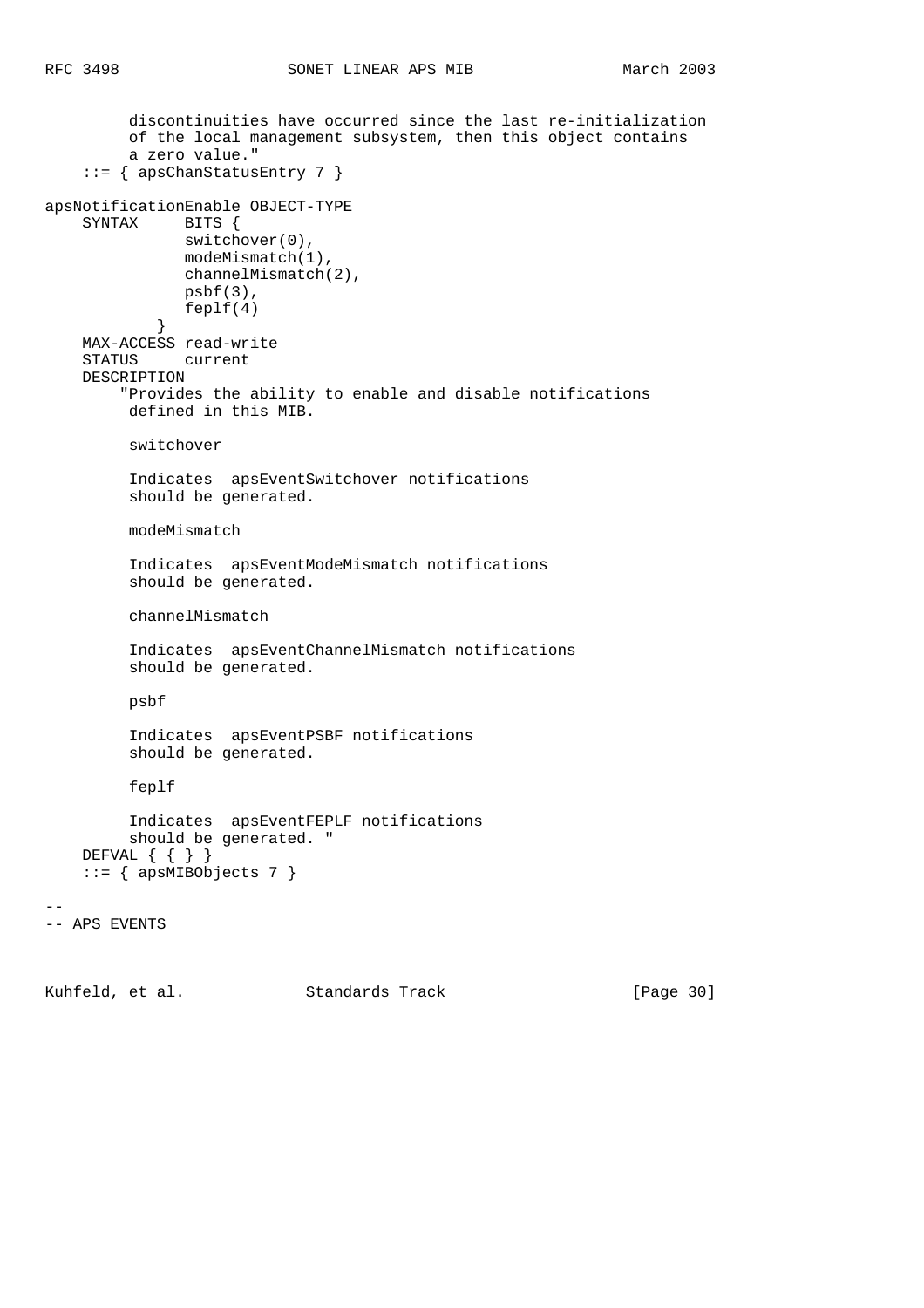--

apsNotificationsPrefix OBJECT IDENTIFIER ::= { apsMIBNotifications 0 } apsEventSwitchover NOTIFICATION-TYPE OBJECTS { apsChanStatusSwitchovers, apsChanStatusCurrent } STATUS current DESCRIPTION "An apsEventSwitchover notification is sent when the value of an instance of apsChanStatusSwitchovers increments." ::= { apsNotificationsPrefix 1 } apsEventModeMismatch NOTIFICATION-TYPE OBJECTS { apsStatusModeMismatches, apsStatusCurrent } STATUS current DESCRIPTION "An apsEventModeMismatch notification is sent when the value of an instance of apsStatusModeMismatches increments." ::= { apsNotificationsPrefix 2 } apsEventChannelMismatch NOTIFICATION-TYPE OBJECTS { apsStatusChannelMismatches, apsStatusCurrent } STATUS current DESCRIPTION "An apsEventChannelMismatch notification is sent when the value of an instance of apsStatusChannelMismatches increments." ::= { apsNotificationsPrefix 3 } apsEventPSBF NOTIFICATION-TYPE OBJECTS { apsStatusPSBFs, apsStatusCurrent } STATUS current DESCRIPTION "An apsEventPSBF notification is sent when the value of an instance of apsStatusPSBFs increments." ::= { apsNotificationsPrefix 4 } apsEventFEPLF NOTIFICATION-TYPE OBJECTS { apsStatusFEPLFs, apsStatusCurrent } STATUS current DESCRIPTION "An apsEventFEPLFs notification is sent when the value of an instance of apsStatusFEPLFs increments." ::= { apsNotificationsPrefix 5 }

-- conformance information

Kuhfeld, et al. Standards Track [Page 31]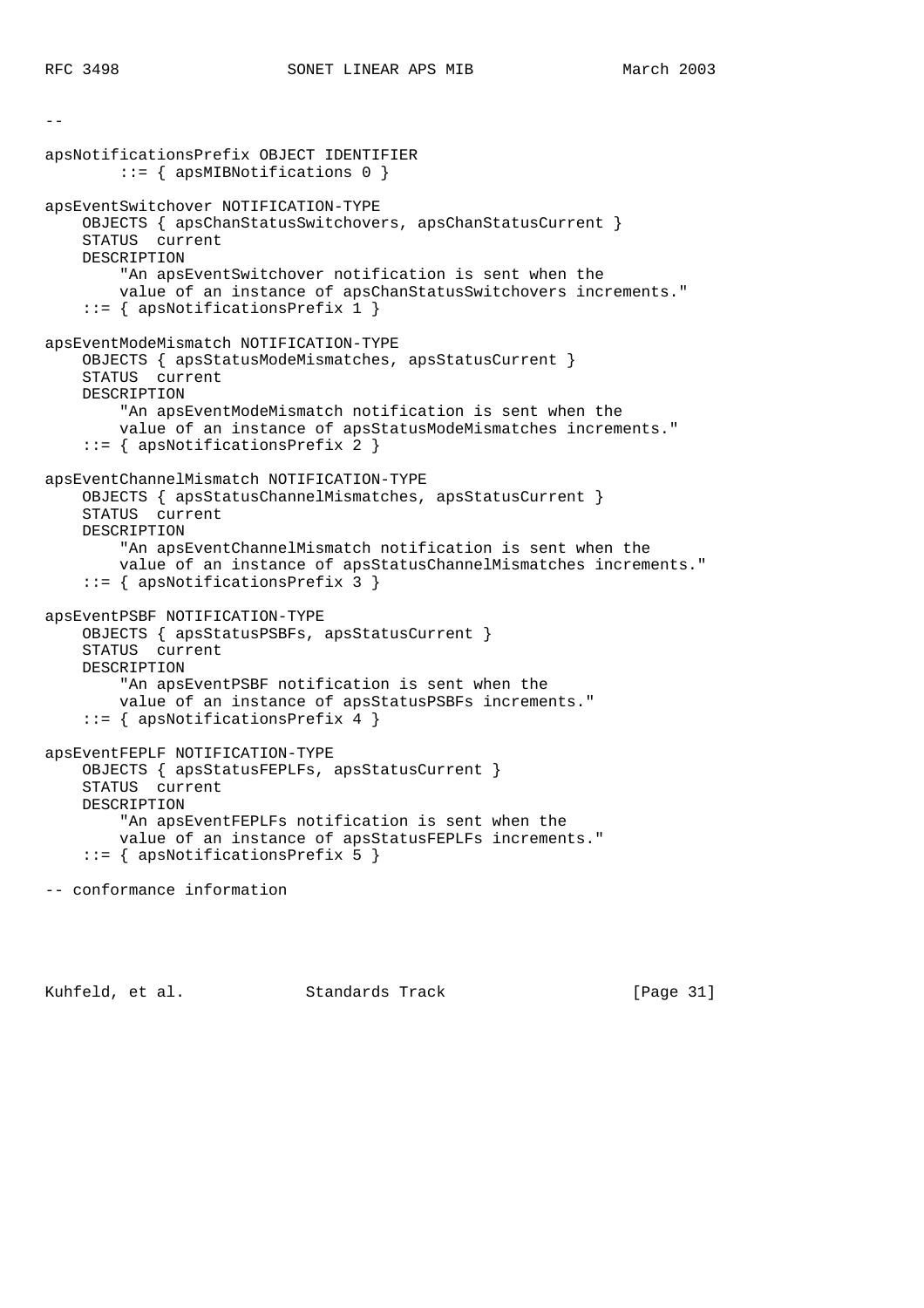apsGroups OBJECT IDENTIFIER ::= { apsMIBConformance 1 } apsCompliances OBJECT IDENTIFIER  $::=$   $\{$  apsMIBConformance 2  $\}$ apsFullCompliance MODULE-COMPLIANCE STATUS current DESCRIPTION "When this MIB is implemented with support for read-create, then such an implementation can claim read/write compliance. Linear APS groups can then be both monitored and configured with this MIB. Note that An agent is not required to process SNMP Set Requests that affect multiple control objects within this MIB. This is intended to simplify the processing of Set Requests for the various control tables by eliminating the possibility that a single Set PDU will contain multiple varbinds which are in conflict. " MODULE MANDATORY-GROUPS { apsConfigGeneral, apsStatusGeneral, apsChanGeneral } OBJECT apsConfigRowStatus SYNTAX INTEGER { active(1) } WRITE-SYNTAX INTEGER  $\{ \text{createdGO}(4), \text{destroy}(6) \}$  DESCRIPTION "Support for createAndWait and notInService is not required." OBJECT apsChanConfigRowStatus SYNTAX INTEGER { active(1) } WRITE-SYNTAX INTEGER { createAndGo(4), destroy(6) } DESCRIPTION "Support for createAndWait and notInService is not required." GROUP apsConfigWtr DESCRIPTION "Implementation of this group is optional for all linear APS implementations. The information is applicable to groups supporting a configurable WTR period." GROUP apsCommandOnePlusOne DESCRIPTION "Implementation of this group is optional for all linear APS implementations. The information is applicable to groups implementing the linear

Kuhfeld, et al. Standards Track [Page 32]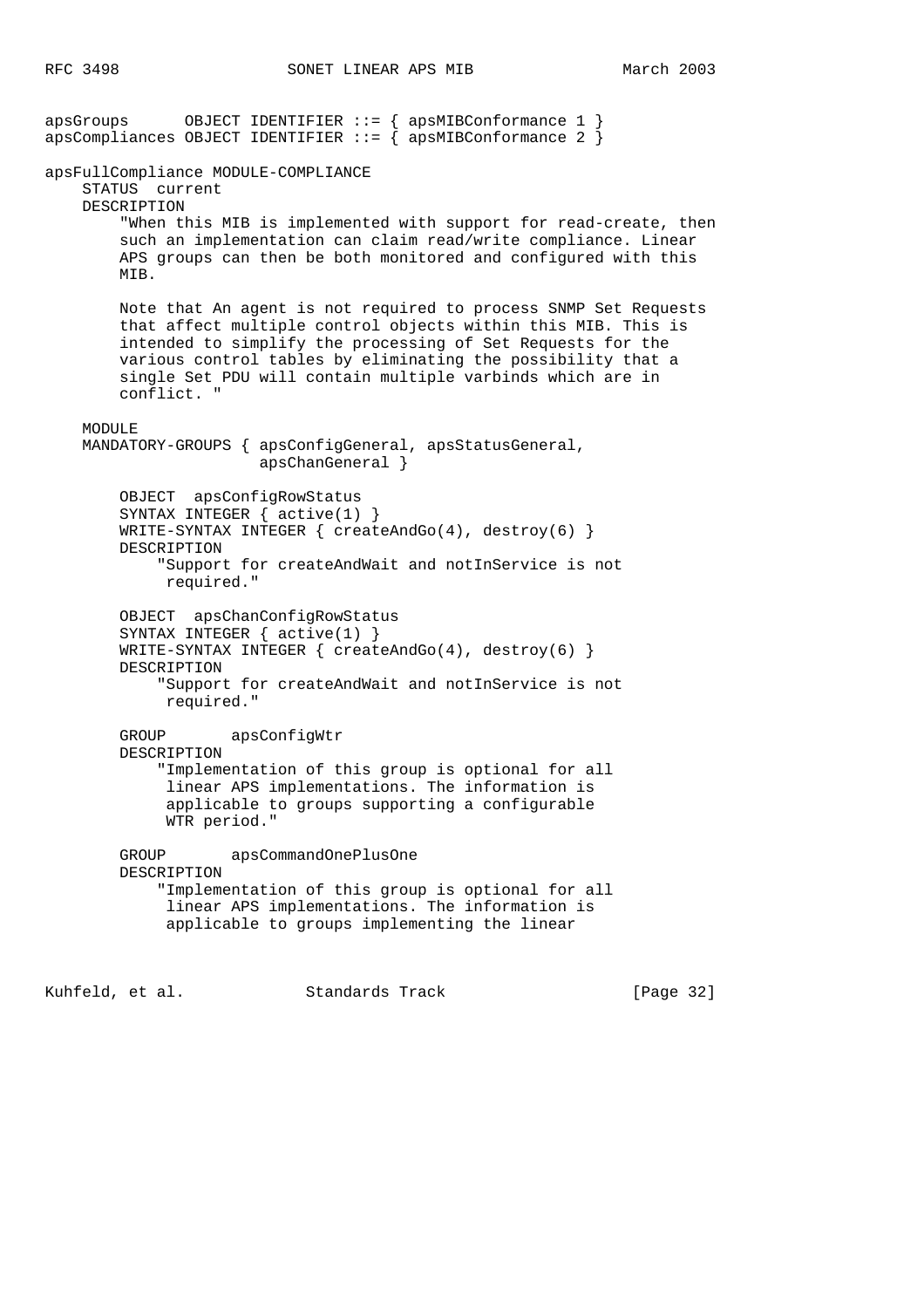--

--

```
 APS 1+1 architecture and supporting set operations."
        GROUP apsCommandOneToN
         DESCRIPTION
             "Implementation of this group is optional for all
             linear APS implementations. The information is
              applicable to groups implementing the linear
              APS 1:n architecture and supporting set operations."
        GROUP apsChanOneToN
         DESCRIPTION
             "Implementation of this group is optional for all
              linear APS implementations. The information is
              applicable to groups implementing the linear
              APS 1:n architecture."
        GROUP apsTotalsGroup
         DESCRIPTION
             "Implementation of this group is optional for all
             linear APS implementations."
        GROUP apsMapGroup
         DESCRIPTION
             "Implementation of this group is optional for all
              linear APS implementations."
        GROUP apsEventGroup
         DESCRIPTION
             "Implementation of this group is optional for all
              linear APS implementations."
    ::= { apsCompliances 1 }
-- Read-Only Compliance
apsReadOnlyCompliance MODULE-COMPLIANCE
    STATUS current
    DESCRIPTION
         "When this MIB is implemented without support for read-create
          (i.e. in read-only mode), then that implementation can claim
         read-only compliance. In that case, linear APS groups can be
         monitored but cannot be configured with this MIB."
   MODULE<sub>E</sub>
    MANDATORY-GROUPS { apsConfigGeneral, apsStatusGeneral,
                        apsChanGeneral }
```
Kuhfeld, et al. Standards Track [Page 33]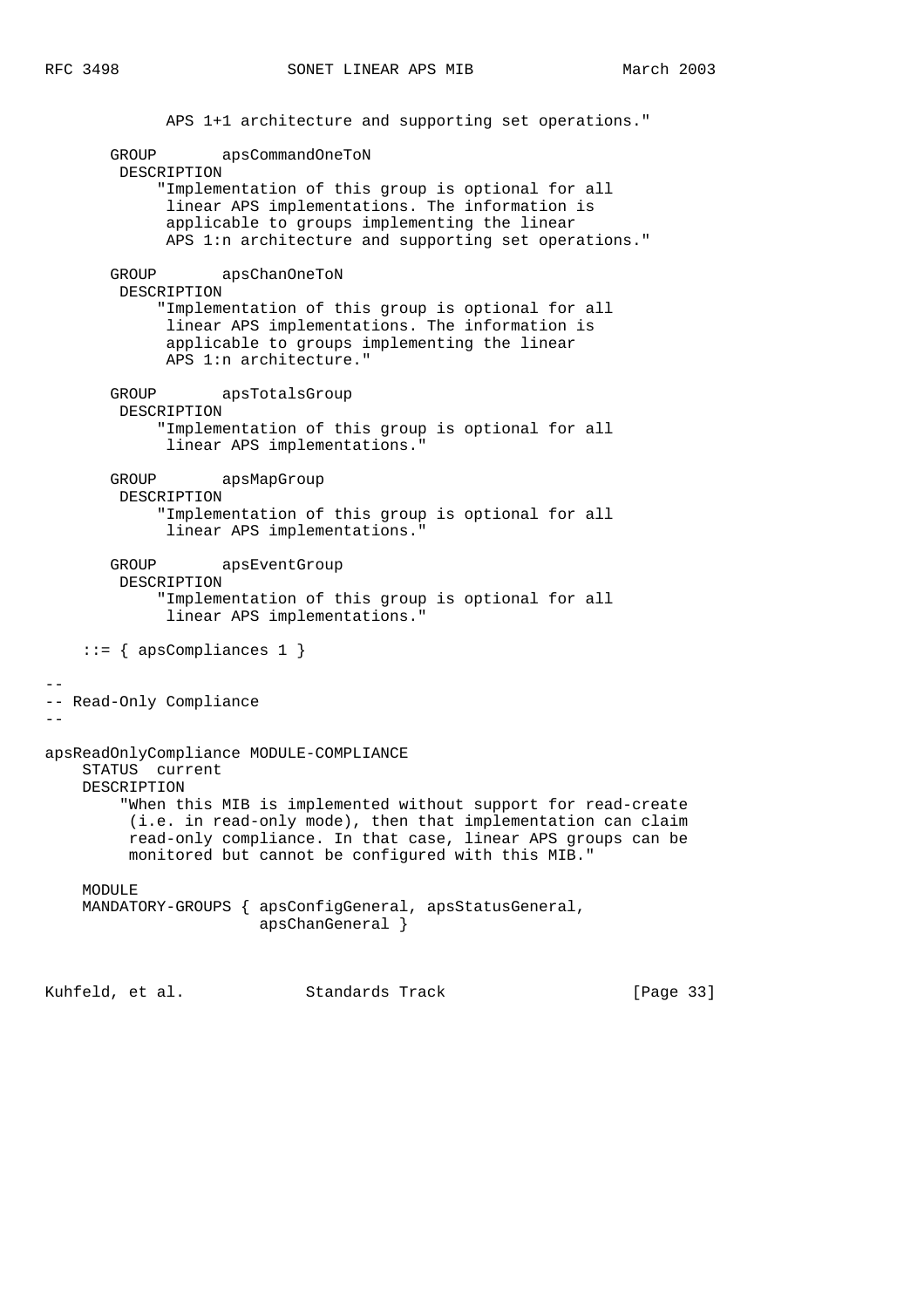OBJECT apsConfigMode MIN-ACCESS read-only DESCRIPTION "Write access is not required." OBJECT apsConfigRevert MIN-ACCESS read-only DESCRIPTION "Write access is not required." OBJECT apsConfigDirection MIN-ACCESS read-only DESCRIPTION "Write access is not required." OBJECT apsConfigExtraTraffic MIN-ACCESS read-only DESCRIPTION "Write access is not required." OBJECT apsConfigSdBerThreshold MIN-ACCESS read-only DESCRIPTION "Write access is not required." OBJECT apsConfigSfBerThreshold MIN-ACCESS read-only DESCRIPTION "Write access is not required." OBJECT apsConfigWaitToRestore MIN-ACCESS read-only DESCRIPTION "Write access is not required." OBJECT apsConfigRowStatus SYNTAX INTEGER { active(1) } MIN-ACCESS read-only DESCRIPTION "Write access is not required, and active is the only status that needs to be supported." OBJECT apsConfigStorageType MIN-ACCESS read-only DESCRIPTION "Write access is not required." OBJECT apsChanConfigIfIndex

Kuhfeld, et al. Standards Track [Page 34]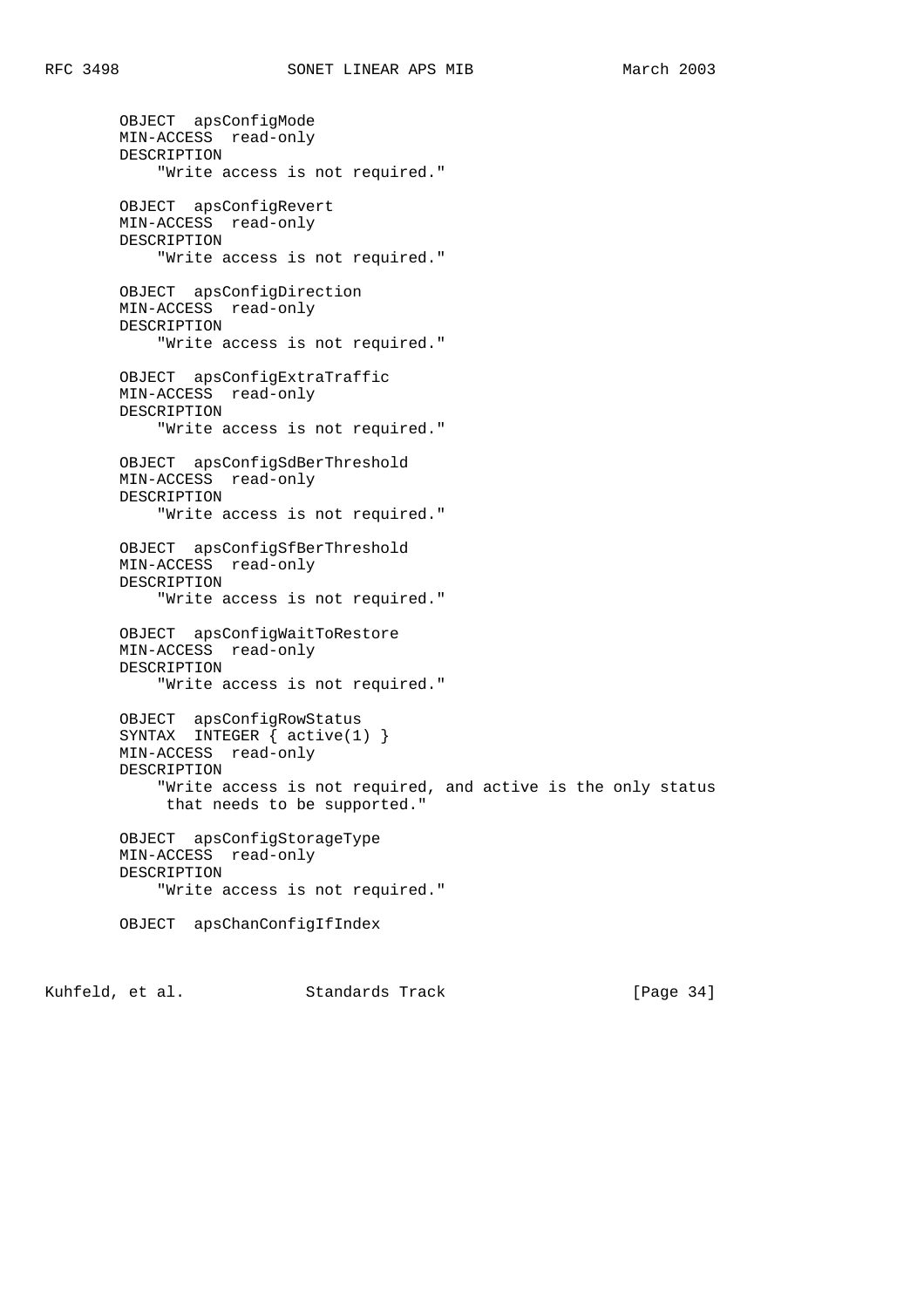MIN-ACCESS read-only DESCRIPTION "Write access is not required." OBJECT apsChanConfigPriority MIN-ACCESS read-only DESCRIPTION "Write access is not required." OBJECT apsChanConfigRowStatus SYNTAX INTEGER { active(1) } MIN-ACCESS read-only DESCRIPTION "Write access is not required, and active is the only status that needs to be supported." OBJECT apsChanConfigStorageType MIN-ACCESS read-only DESCRIPTION "Write access is not required." OBJECT apsNotificationEnable MIN-ACCESS read-only DESCRIPTION "Write access is not required." GROUP apsConfigWtr DESCRIPTION "Implementation of this group is optional for all linear APS implementations. The information is applicable to groups supporting a configurable WTR period." GROUP apsCommandOnePlusOne DESCRIPTION "Implementation of this group is optional for all linear APS implementations. The information is applicable to groups implementing the linear APS 1+1 architecture and supporting set operations." GROUP apsCommandOneToN DESCRIPTION "Implementation of this group is optional for all linear APS implementations. The information is applicable to groups implementing the linear APS 1:n architecture and supporting set operations." GROUP apsChanOneToN

Kuhfeld, et al. Standards Track [Page 35]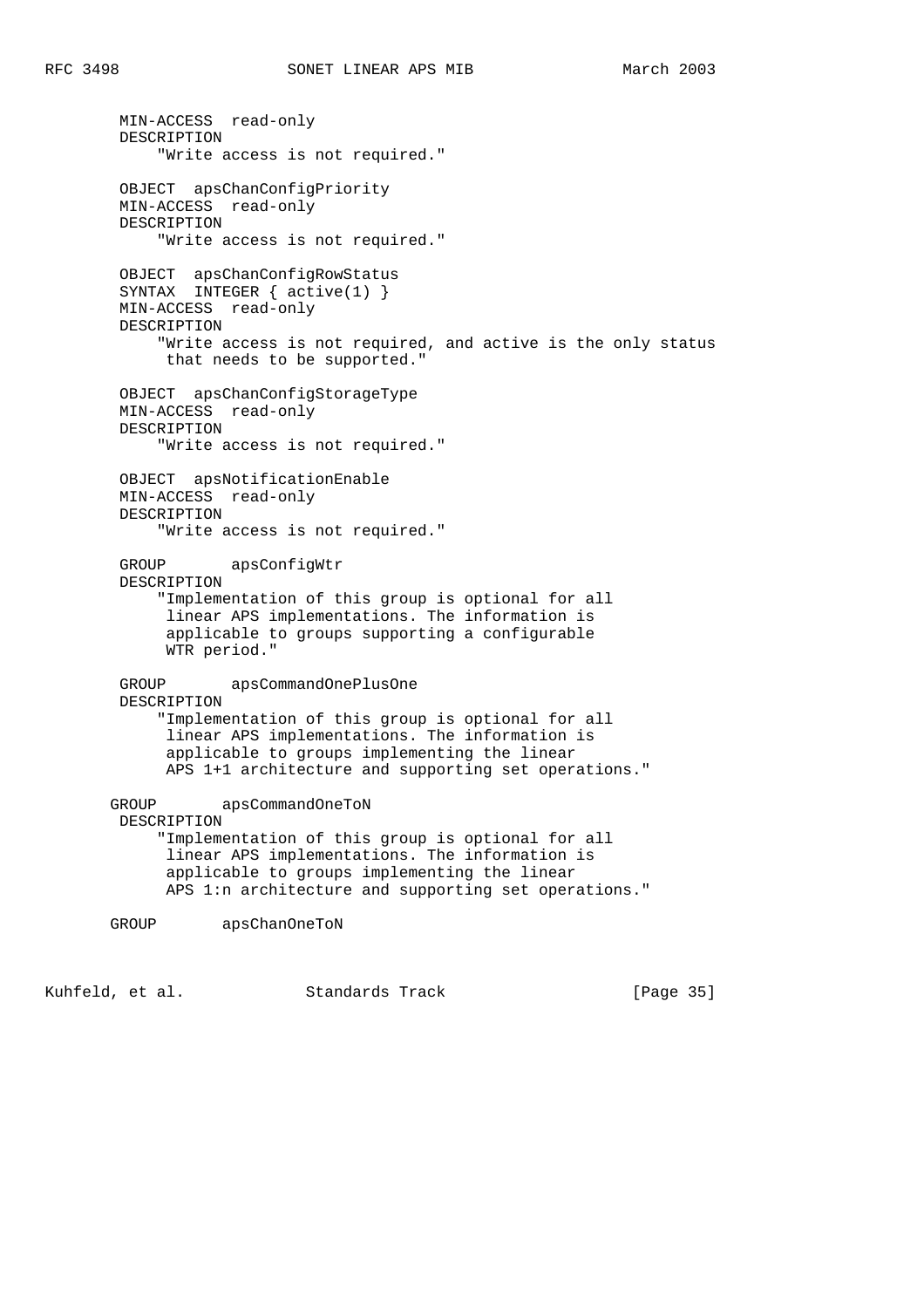```
 DESCRIPTION
             "Implementation of this group is optional for all
              linear APS implementations. The information is
              applicable to groups implementing the linear
              APS 1:n architecture."
        GROUP apsTotalsGroup
        DESCRIPTION
             "Implementation of this group is optional for all
              linear APS implementations."
        GROUP apsMapGroup
         DESCRIPTION
             "Implementation of this group is optional for all
              linear APS implementations."
        GROUP apsEventGroup
         DESCRIPTION
             "Implementation of this group is optional for all
              linear APS implementations."
     ::= { apsCompliances 2 }
-- units of conformance
apsConfigGeneral OBJECT-GROUP
    OBJECTS
     {
         apsConfigMode,
         apsConfigRevert,
         apsConfigDirection,
         apsConfigExtraTraffic,
         apsConfigSdBerThreshold,
         apsConfigSfBerThreshold,
         apsConfigCreationTime,
         apsConfigRowStatus,
         apsConfigStorageType,
         apsNotificationEnable
 }
    STATUS current
    DESCRIPTION
         "A collection of apsConfigTable objects providing configuration
          information applicable to all linear APS groups."
    ::= { apsGroups 1 }
apsConfigWtr OBJECT-GROUP
    OBJECTS
     {
```
Kuhfeld, et al. Standards Track [Page 36]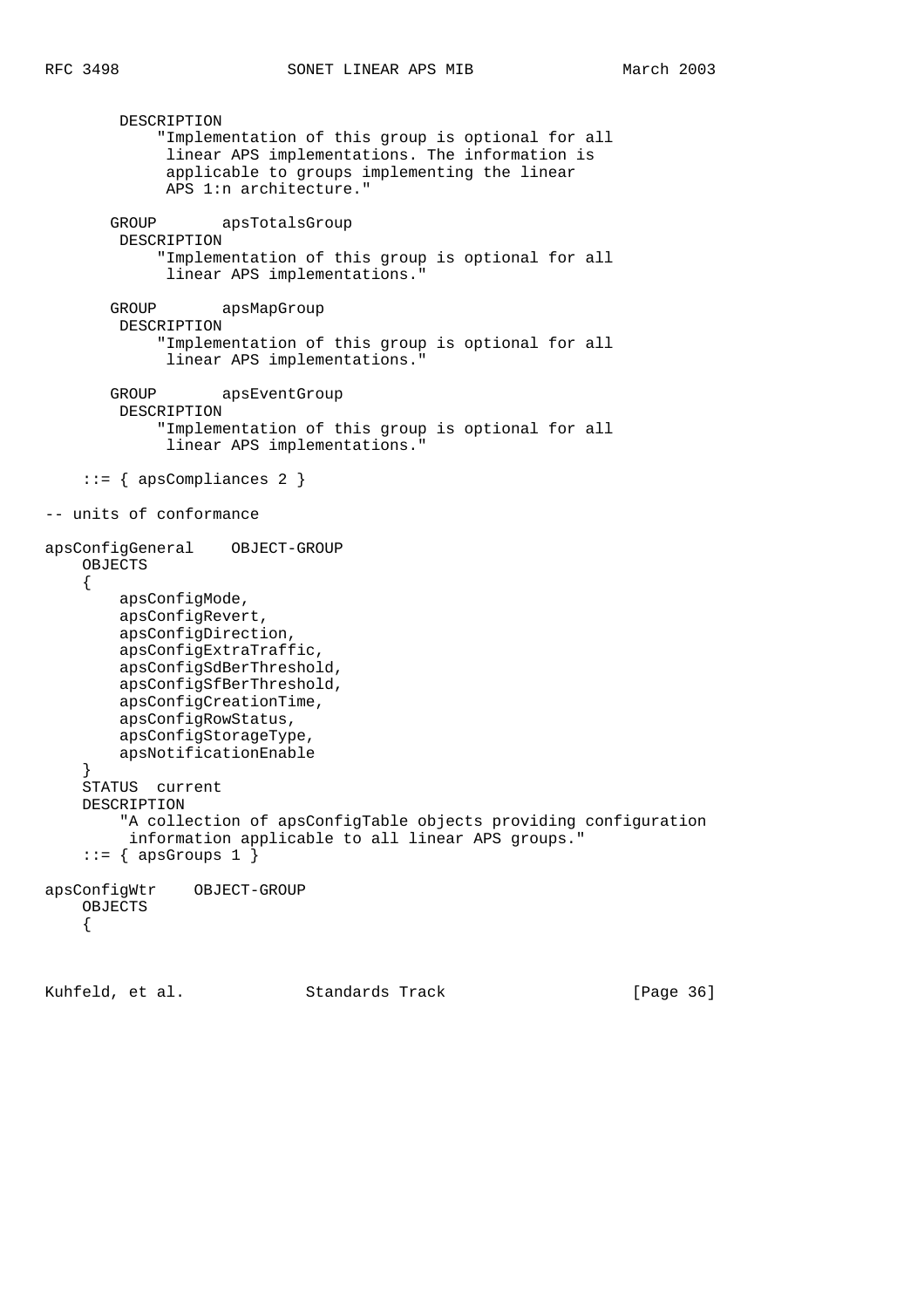```
 apsConfigWaitToRestore
 }
     STATUS current
     DESCRIPTION
         "The apsConfigTable object that provides information which is
          applicable to groups supporting a configurable WTR period."
    ::= { apsGroups 2 }
-- If set operations are not supported neither of the following two
-- groups are implemented. If sets are supported only one of these
-- groups is implemented for a linear APS group instance.
apsCommandOnePlusOne OBJECT-GROUP
     OBJECTS
     {
         apsCommandSwitch
 }
     STATUS current
     DESCRIPTION
         "The apsCommandTable object which is applicable to groups
          implementing the linear APS 1+1 architecture. Also, set
          operations must be supported."
    ::= { apsGroups 3 }
apsCommandOneToN OBJECT-GROUP
     OBJECTS
     {
         apsCommandSwitch,
         apsCommandControl
     }
     STATUS current
     DESCRIPTION
         "A collection of apsCommandTable objects which are applicable to
          groups implementing the linear APS 1:n architecture. Also, set
         operations must be supported."
    ::= { apsGroups 4 }
apsStatusGeneral OBJECT-GROUP
     OBJECTS
     {
         apsStatusK1K2Rcv,
         apsStatusK1K2Trans,
         apsStatusCurrent,
         apsStatusModeMismatches,
         apsStatusChannelMismatches,
         apsStatusPSBFs,
         apsStatusFEPLFs,
         apsStatusSwitchedChannel,
```
Kuhfeld, et al. Standards Track [Page 37]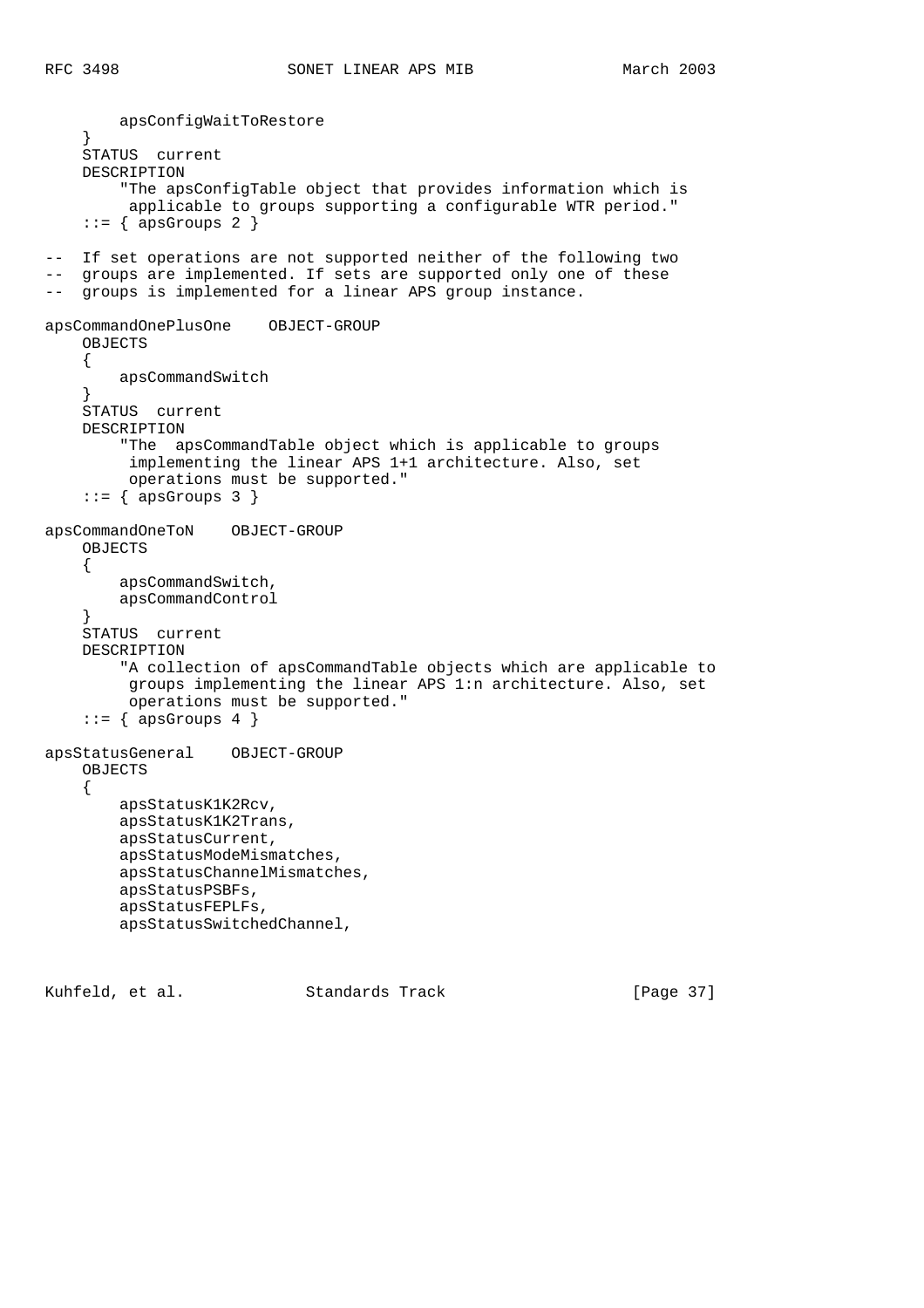```
 apsStatusDiscontinuityTime
 }
     STATUS current
     DESCRIPTION
         "A collection of apsStatusTable objects providing status
          information applicable to all linear APS groups."
    ::= { apsGroups 5 }
apsChanGeneral OBJECT-GROUP
     OBJECTS
     {
         apsChanConfigIfIndex,
         apsChanConfigRowStatus,
         apsChanConfigStorageType,
         apsChanStatusCurrent,
         apsChanStatusSignalDegrades,
         apsChanStatusSignalFailures,
         apsChanStatusSwitchovers,
         apsChanStatusLastSwitchover,
         apsChanStatusSwitchoverSeconds,
         apsChanStatusDiscontinuityTime
    }
     STATUS current
     DESCRIPTION
         "A collection of channel objects providing information
          applicable to all linear APS channels."
    ::= { \frac{1}{4} apsGroups 6 }
apsChanOneToN OBJECT-GROUP
    OBJECTS
     {
         apsChanConfigPriority
 }
     STATUS current
     DESCRIPTION
         "The apsChanConfigTable object that provides information which
          is only applicable to groups implementing the linear APS 1:n
          architecture."
    ::= { apsGroups 7 }
apsTotalsGroup OBJECT-GROUP
     OBJECTS
     {
         apsConfigGroups,
         apsChanLTEs
 }
     STATUS current
     DESCRIPTION
```
Kuhfeld, et al. Standards Track [Page 38]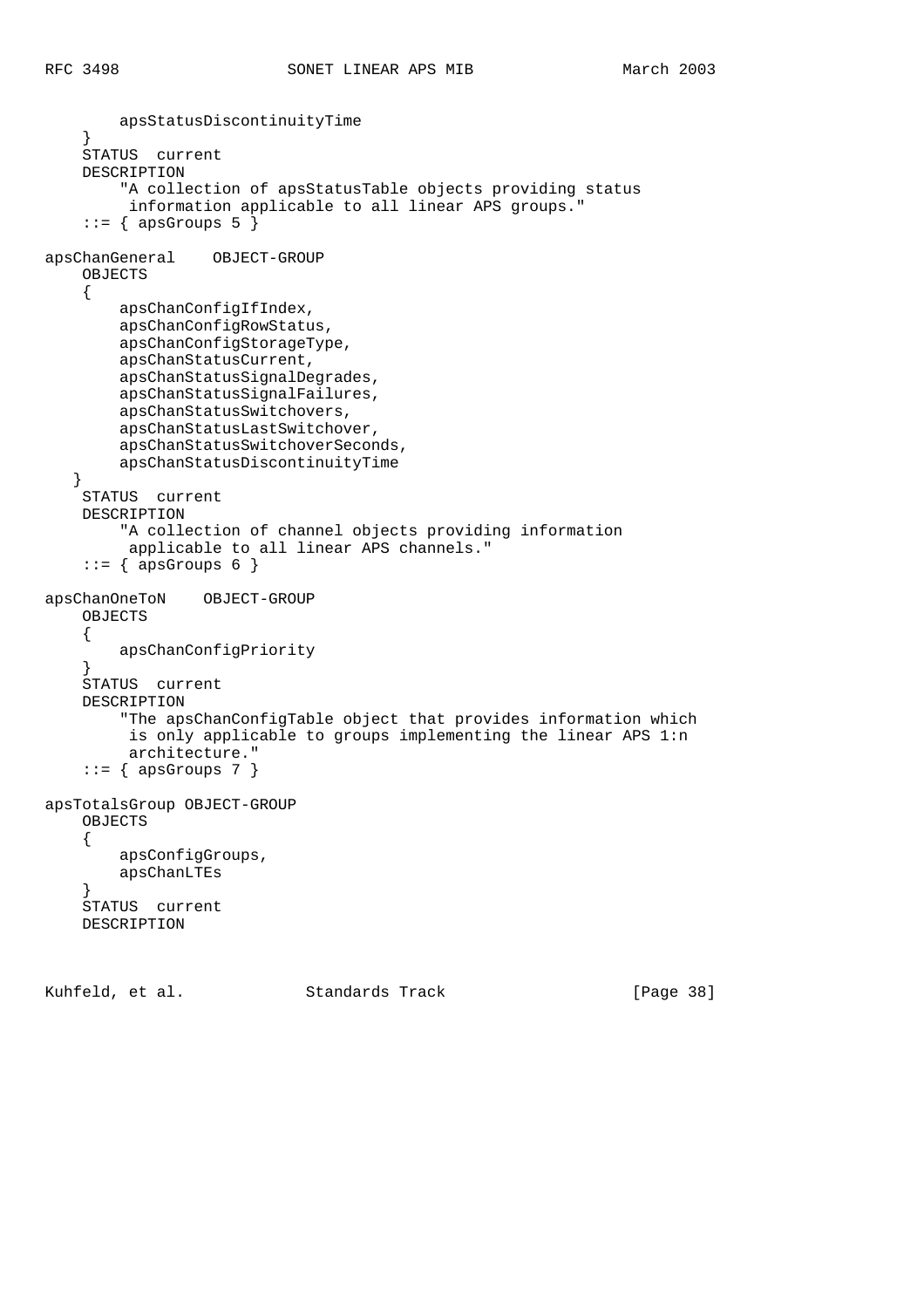```
 "A collection of objects providing optional counts of configured
          APS groups and SONET LTE interfaces."
    ::= { apsGroups 8 }
apsMapGroup OBJECT-GROUP
     OBJECTS
     {
         apsMapGroupName,
         apsMapChanNumber
     }
     STATUS current
     DESCRIPTION
         "A collection of apsMapTable objects providing a mapping
         from sonet(39) InterfaceIndex to group name and channel
          number for assigned APS channels and a list of unassigned
          sonet(39) interfaces."
    ::= { apsGroups 9 }
apsEventGroup NOTIFICATION-GROUP
     NOTIFICATIONS {apsEventSwitchover, apsEventModeMismatch,
                    apsEventChannelMismatch, apsEventPSBF,
                    apsEventFEPLF }
     STATUS current
     DESCRIPTION
         "A collection of SONET linear APS notifications."
    ::= { apsGroups 10 }
```
## END

5. Intellectual Property

 The IETF takes no position regarding the validity or scope of any intellectual property or other rights that might be claimed to pertain to the implementation or use of the technology described in this document or the extent to which any license under such rights might or might not be available; neither does it represent that it has made any effort to identify any such rights. Information on the IETF's procedures with respect to rights in standards-track and standards-related documentation can be found in [BCP11]. Copies of claims of rights made available for publication and any assurances of licenses to be made available, or the result of an attempt made to obtain a general license or permission for the use of such proprietary rights by implementors or users of this specification can be obtained from the IETF Secretariat.

Kuhfeld, et al. Standards Track [Page 39]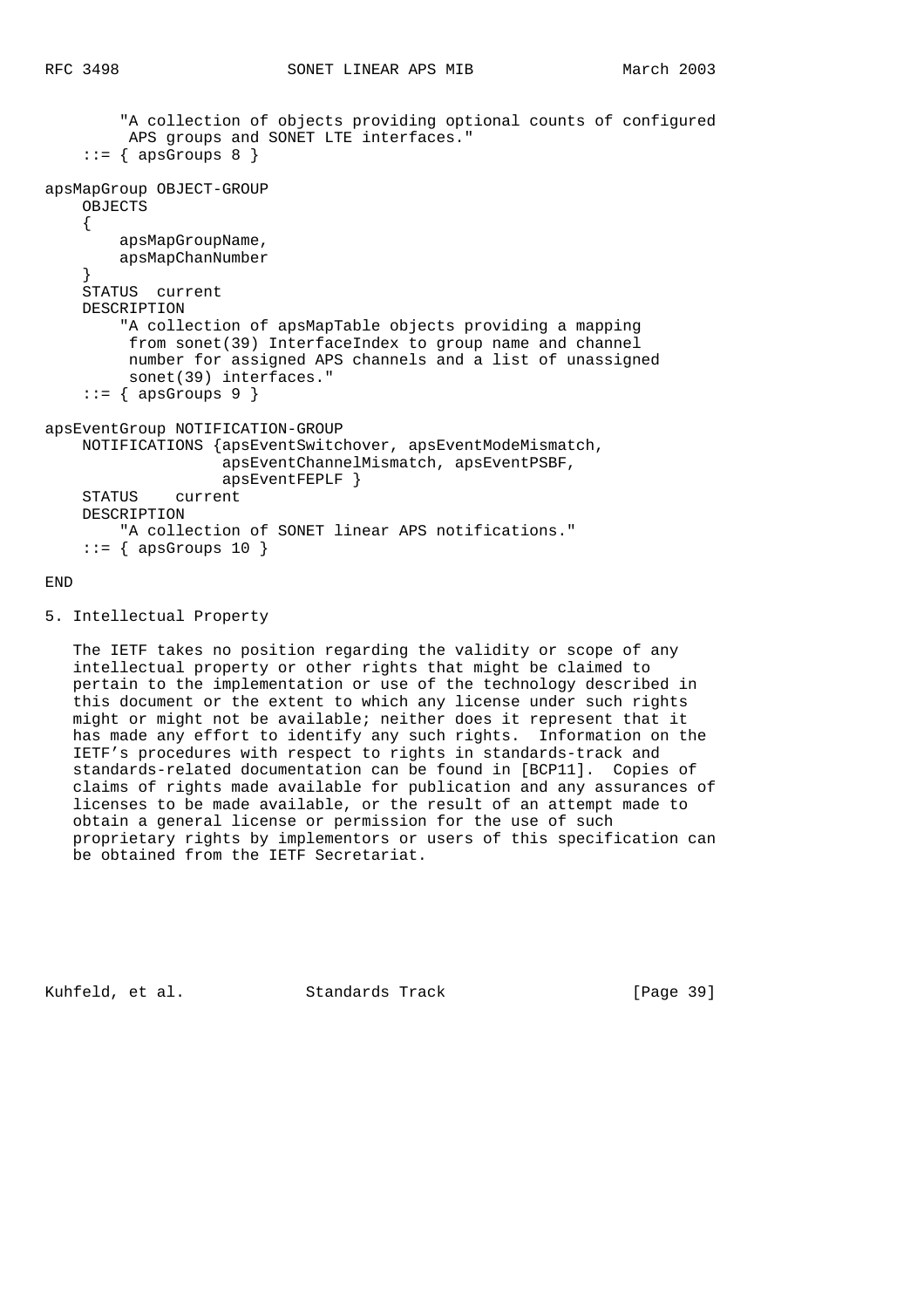The IETF invites any interested party to bring to its attention any copyrights, patents or patent applications, or other proprietary rights which may cover technology that may be required to practice this standard. Please address the information to the IETF Executive Director.

6. Acknowledgments

 This document is a product of the AToMMIB Working Group. A number of constructs from a separate draft submission by Ken Chapman have been included here. Suggestions by Orly Nicklass, Faye Ly, Ron Carmona, Kaj Tesink, C. M. Heard, Muly Ilan, and Mickey Spiegel have been incorporated. A quality review was provided by Lauren Heintz and an IESG review by John Flick and Bert Wijnen.

- 7. Normative References
	- [RFC2578] McCloghrie, K., Perkins, D., Schoenwaelder, J., Case, J., Rose, M. and S. Waldbusser, "Structure of Management Information Version 2 (SMIv2)", STD 58, RFC 2578, April 1999.
- [RFC2579] McCloghrie, K., Perkins, D., Schoenwaelder, J., Case, J., Rose, M. and S. Waldbusser, "Textual Conventions for SMIv2", STD 58, RFC 2579, April 1999.
	- [RFC2580] McCloghrie, K., Perkins, D., Schoenwaelder, J., Case, J., Rose, M. and S. Waldbusser, "Conformance Statements for SMIv2", STD 58, RFC 2580, April 1999.
	- [RFC2863] McCloghrie, K. and F. Kastenholz, "The Interfaces Group MIB", RFC 2863, June 2000.
	- [GR253CO] GR-253-CORE Issue 3, September 2000
	- [G.783] ITU-T Recommendation G.783 (04/97)
- 8. Informative References
	- [RFC3410] Case, J., Mundy, R., Partain, D. and B. Stewart, "Introduction and Applicability Statements for Internet- Standard Management Framework", RFC 3410, December 2002.
	- [BCP11] Hovey, R, "The Organizations Involved in the IETF Standards Process", BCP 11, RFC 2028, October 1996.

Kuhfeld, et al. Standards Track [Page 40]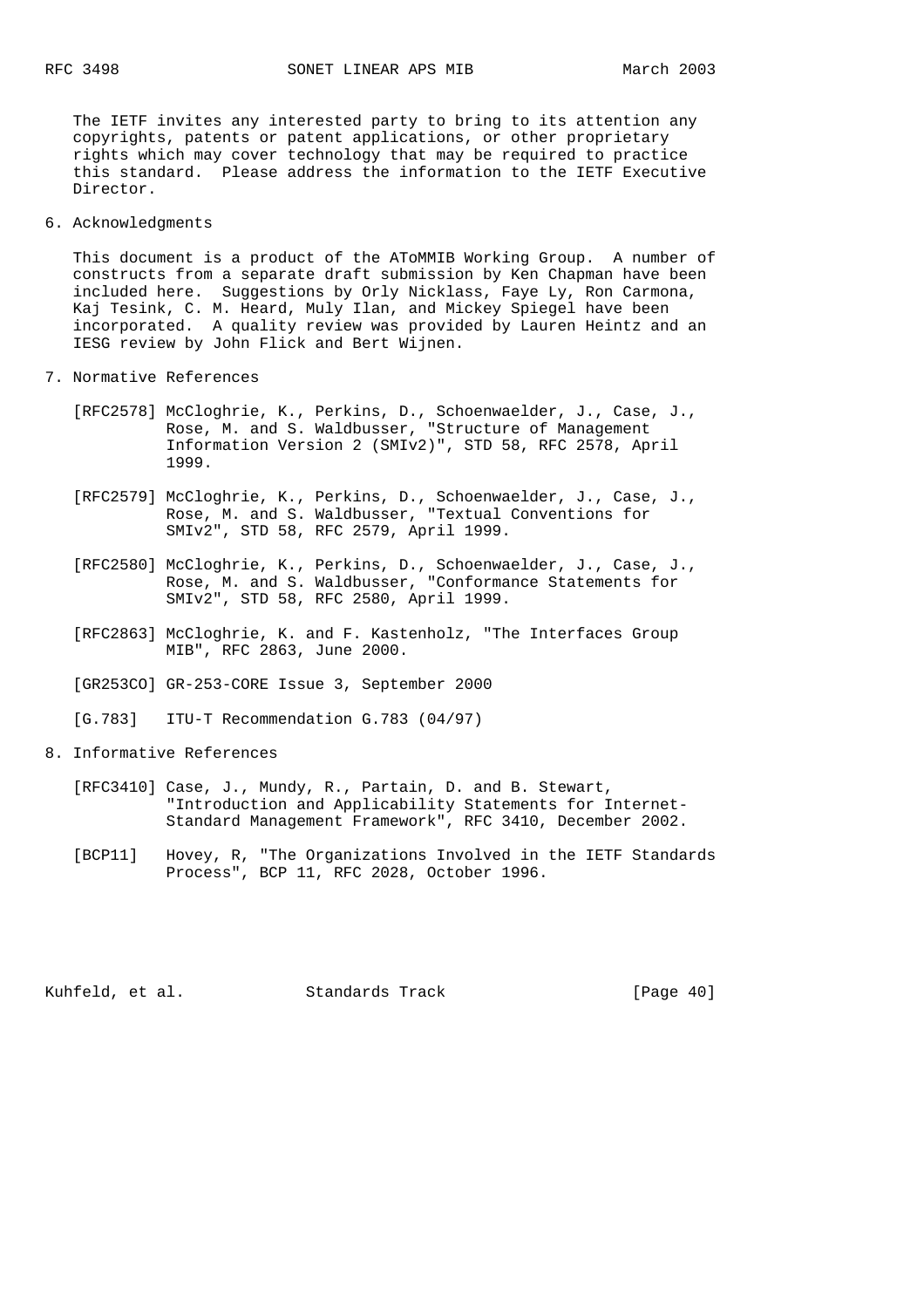## 9. Security Considerations

 There are a number of management objects defined in this MIB that have a MAX-ACCESS clause of read-write and/or read-create. Such objects may be considered sensitive or vulnerable in some network environments. The support for SET operations in a non-secure environment without proper protection can have a negative effect on network operations. In particular, the APS command objects apsCommandSwitch and apsCommandControl and the APS configuration objects apsConfigRowStatus, apsConfigMode, apsConfigRevert, apsConfigDirection, apsConfigExtraTraffic, apsConfigSdBerThreshold, apsConfigSfBerThreshold, apsConfigWaitToRestore, apsConfigStorageType, apsChanConfigRowStatus, apsChanConfigIfIndex, apsChanConfigPriority, apsChanConfigStorageType and apsNotificationEnable have the potential of disrupting APS operations if set operations are performed with malicious intent.

 SNMP versions prior to SNMPv3 did not include adequate security. Even if the network itself is secure (for example by using IPSec), there is no control as to who on the secure network is allowed to access and GET/SET (read/change/create/delete) the objects in this MIB module.

 It is recommended that implementers consider the security features as provided by the SNMPv3 framework (see [RFC3410], section 8), including full support for the SNMPv3 cryptographic mechanisms (for authentication and privacy).

 Further, deployment of SNMP versions prior to SNMPv3 is not recommended. Instead, it is recommended to deploy SNMPv3 and to enable cryptographic security. It is then a customer/operator responsibility to ensure that access to an instance of this MIB module is properly configured for only those principals (users) that have legitimate rights to GET or SET object instances.

Kuhfeld, et al. Standards Track [Page 41]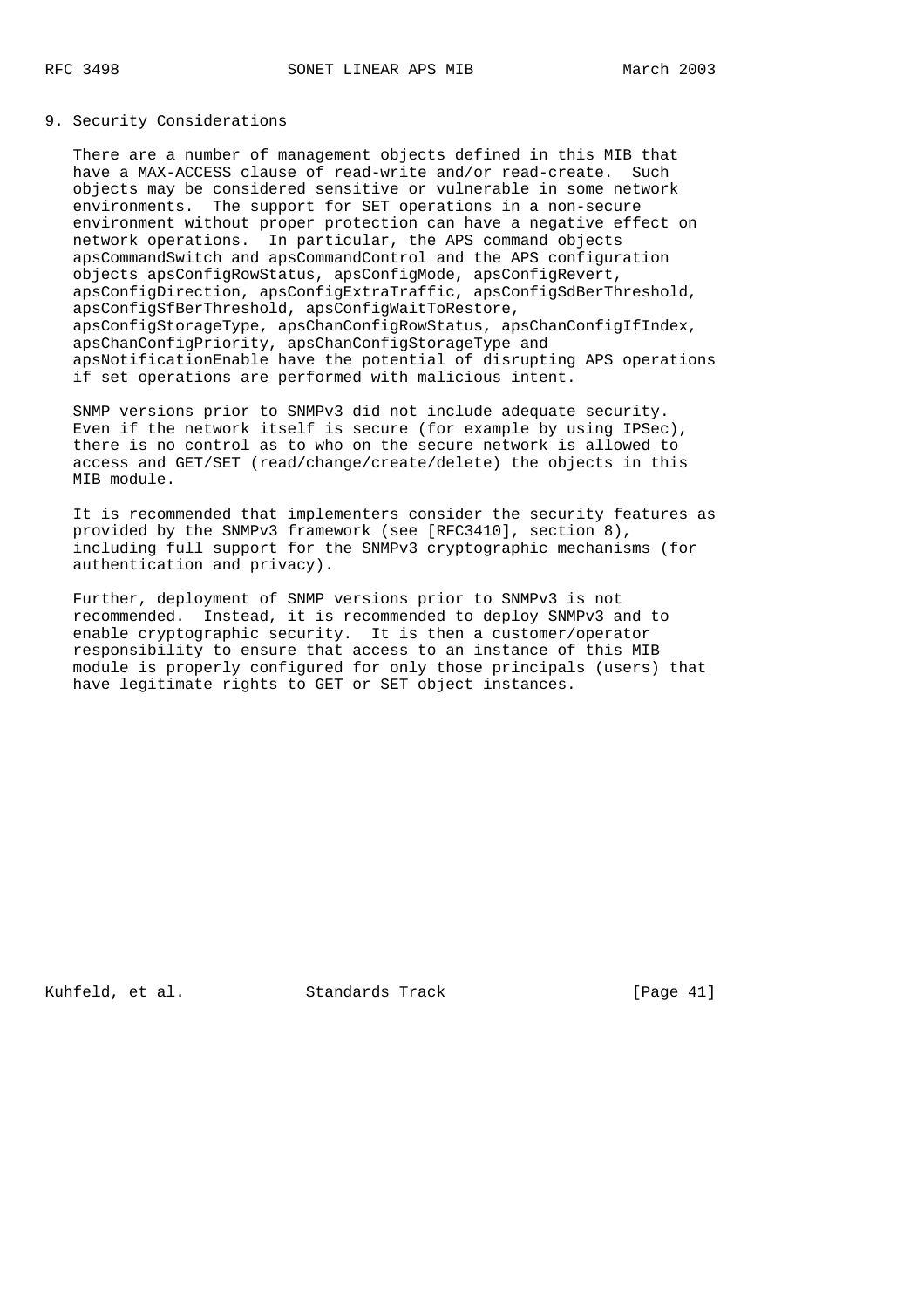10. Editors' Addresses

 Jim Kuhfeld RedBack Networks. Inc. 300 Holger Way San Jose, CA 95134-1362

 Phone: +1 408 750 5465 EMail: jkuhfeld@redback.com

 Jeff Johnson RedBack Networks. Inc. 300 Holger Way San Jose, CA 95134-1362

 Phone: +1 408 750 5460 EMail: jeff@redback.com

 Michael Thatcher RedBack Networks. Inc. 300 Holger Way San Jose, CA 95134-1362

 Phone: +1 408 750 5449 EMail: thatcher@redback.com

Kuhfeld, et al. Standards Track [Page 42]